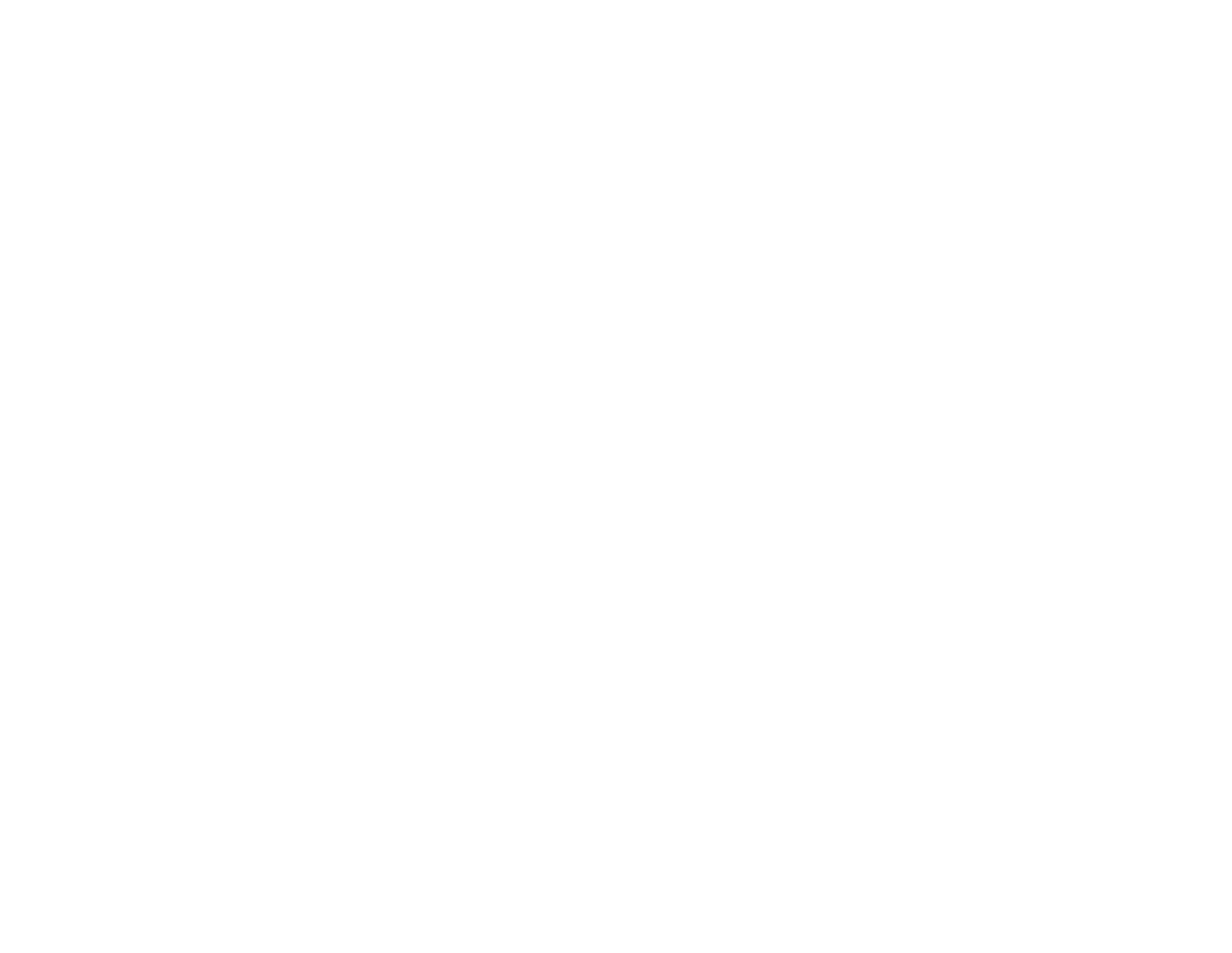#### **Acknowledgements**

The following were involved in some part of the writing, reviewing, and critiquing of the various stages of the development of this document. The Department of Education wishes to acknowledge their effort and thank them for their contribution.

Don Bosse, Fredericton High School, School District 18 Katrina Goodbout, Supervisory, School District 2<br>
Hugh Kennedy, Leo Hayes High School, School District 18 Marg Havens, Supervisor, School District 14 Hugh Kennedy, Leo Hayes High School, School District 18 Marg Havens, Supervisor, School District 14<br>Cindy Toner, John Caldwell School, School District 14 Michael Molloy, Supervisor, School District 8 Cindy Toner, John Caldwell School, School District 14 Michael Molloy, Supervisor, School District 16 Michael Molloy, Supervisor, School District 10 Connie Graham, Sugarloaf High School, School District 15 Jennifer Hope, Hampton High School, School District 6 Gerry Pelletier, Supervisor, School District 14<br>Richard Hornsby, University of New Brunswick Gail Gould, Supervisor, School District 17 Richard Hornsby, University of New Brunswick David Ripley, Supervisor, School District 6

The document was also presented to the Provincial Curriculum Advisory Committee and distributed electronically to the member of the Saint Cecilia listserv for review and comment.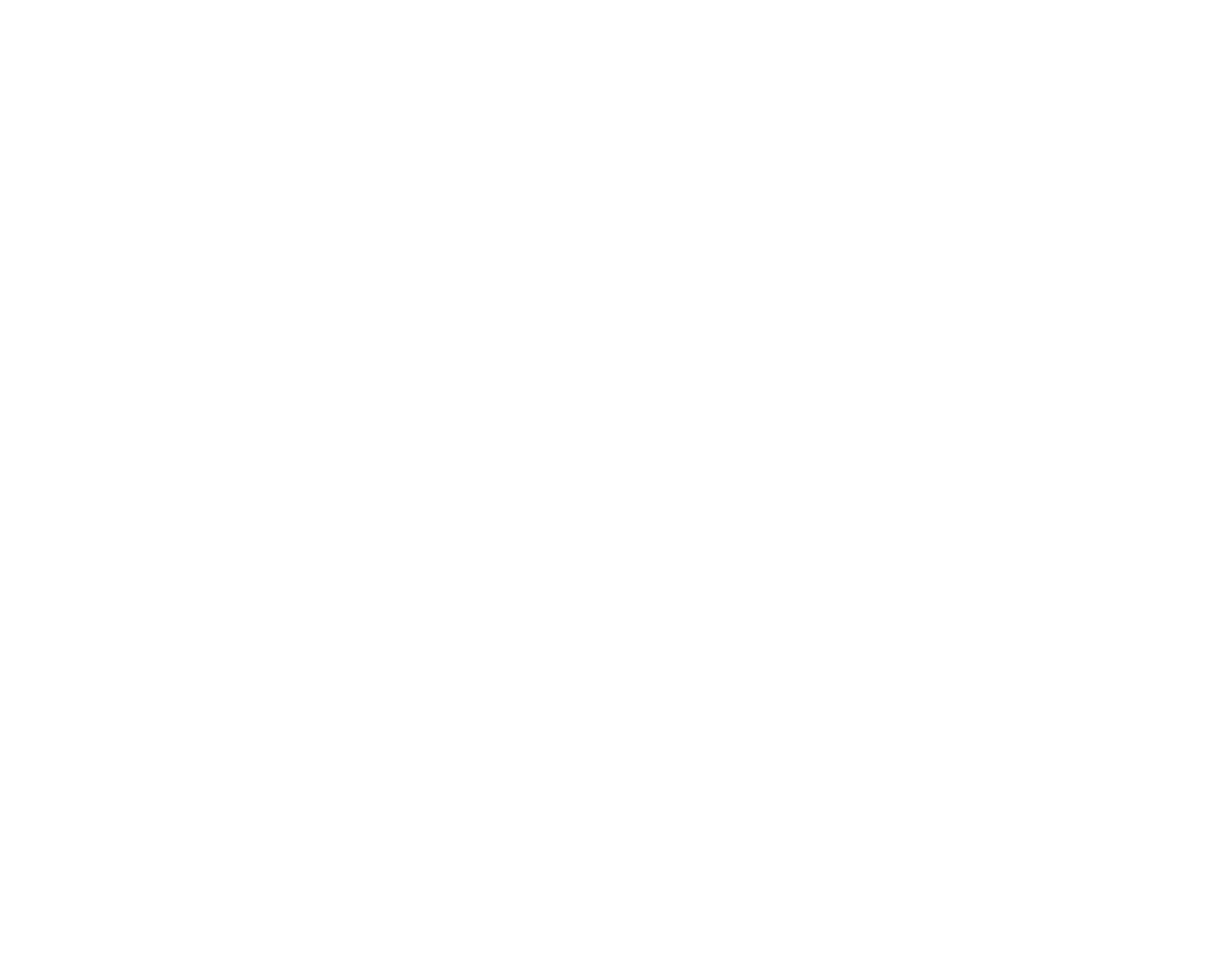## Grades 9/10 and Grades 11/12 Electives

# **TABLE OF CONTENTS**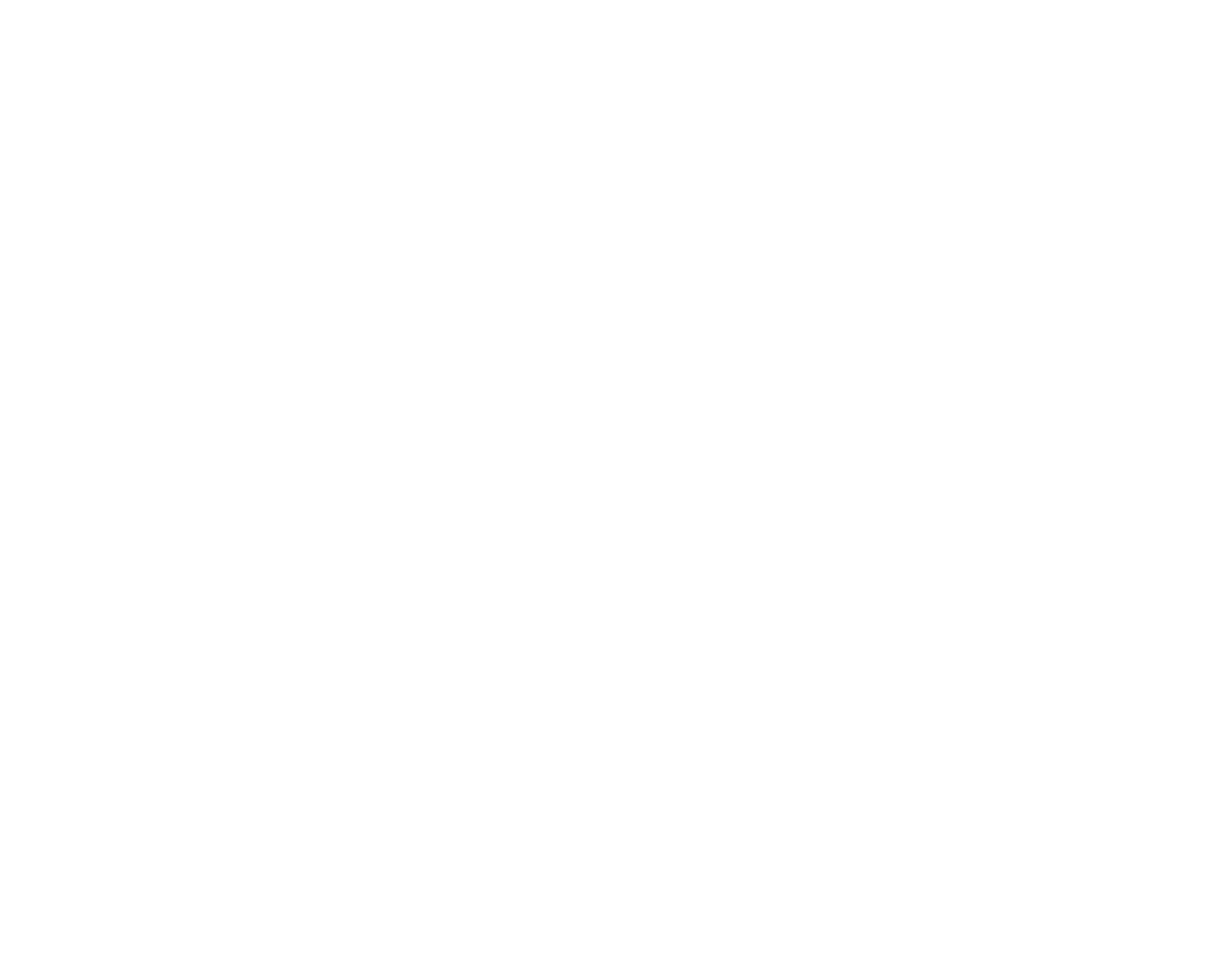#### **Background**

Music is part of the common curriculum experience in New Brunswick from kindergarten to grade 10 and available as elective credit courses in grades 11 and 12. Recent developments include the identification of outcomes in music at grades 9/10 and the availability of new electives at grades 11 and 12. It is expected that there will be no immediate new development work at grades 9 to 12, rather there will be an effort to identify resources that support the existing curriculum. In addition, any new curriculum work in music at grades 9 to 12 (indeed at all grade levels) will be premised on the work done collaboratively through the auspices of the Atlantic Provinces Education Foundation. The Foundation for the Arts Education Curriculum, February 2001 document (Instructional Resources Catalogue # 843280) is now the framework for all curriculum efforts in music.

Given that high school music is entering a relatively stable development status, the availability of this Guideline will serve to inform and guide districts, principals, and teachers on ways to support the implementation of music programs. The guidelines will cover the following topics: curriculum including time allotments and assessment, supporting the music teacher, facilities equipment, and resources. It is expected that information in these sections will assist schools as they strive to create the optimum conditions for success in music programs.

#### **Supporting Music Teachers**

One of the main challenges in teaching music at the high school level is that often the music teacher is the only music teacher in the school. They seldom have a colleague(s) with whom to discuss matters of music education and mutual interests. Although teaching teams in the school alleviate some of the general problems of professional solitude, it is important that music teachers be active participants in professional development and have access to professional contacts with their peers. Schools and school districts can support music teachers through regular meetings where contacts are maintained and strengthened, matters and issues related to music education are discussed and debated, and information, advice, and successes are shared.

Music teachers should subscribe to professional journals, the MENC Journal perhaps being the most recommended, hold memberships in professional organizations, and take advantage of professional development opportunities that deal with practical and reflective matters related to their profession. Schools, districts, the Department of Education, and the New Brunswick Teachers' Association have historically supported such efforts.

All music teachers should subscribe to and use the listserve saintcecilia as a source for contacts, information and discussion. This listserv is operated through the Department of Education and information on how to join is available from the arts consultant and has been sent to all school principals.

Music teachers have often felt the pressure of performance – for festivals, school concerts, etc. and the quality of the their teaching efforts has often been judged by the success of their performing groups. While music teachers are interested in developing vibrant performing groups, it is important to remember that the main focus of music education is the prescribed curriculum that is developed for all children. Festivals, concerts, tours, exchanges, special workshops, artists in schools visits, etc., complement and enrich the provincial curriculum. They should never be a substitute for it. Teacher participation in and administrative expectations for co – or extra – curricular efforts should be premised on the prescribed curriculum being solidly in place with required time allotments and resources available at all grade levels of the school. Expectations for co – and extra-curricular efforts should be balanced with compensatory time for participating teachers, in addition to the time allotments for music being in place throughout the school.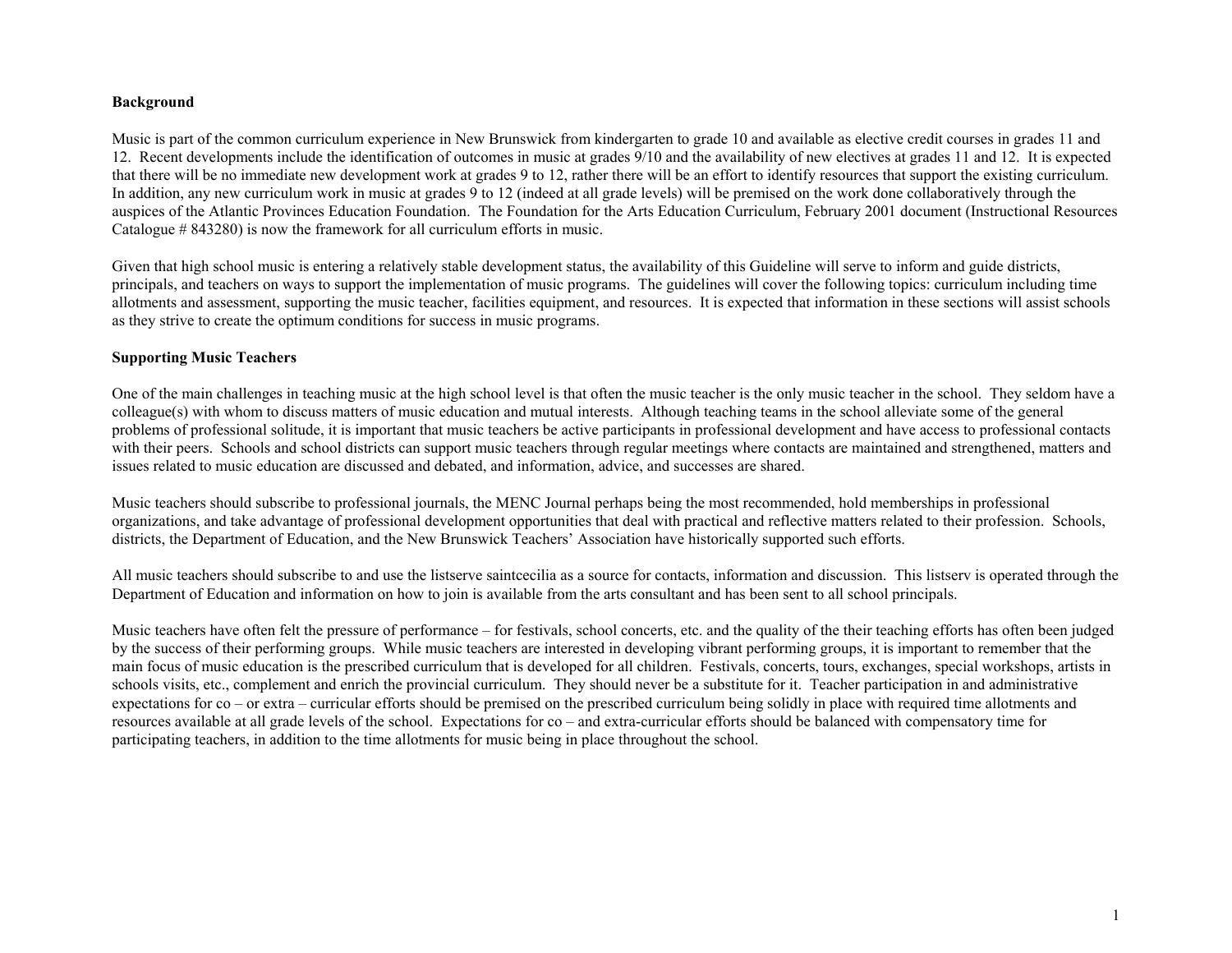#### **Curriculum**

The music curriculum will be premised on the breadth articulated in the general curriculum outcomes (GCOs) contained in the Foundation for the Atlantic Canada Arts Education curriculum (see page five of this document). These general curriculum outcomes articulate what students should know and be able to do on completing their studies in music. They are organized under three strands 1) creating, making and presenting 2) understanding and connecting contexts of time, place and community, and 3) perceiving, reflecting and responding. These three strands promote and support a balanced, comprehensive, and developmental music program. It is of the utmost importance that all outcomes are addressed, thereby ensuring the intended breadth of all programs.

| <b>Creating, Making and Presenting</b>                                                                                                                                                                                                                                                                       | <b>Understanding and Connecting Contexts of</b>                                                                                                                                                                                                                                                                                   | Perceiving, Reflecting, and Responding                                                                                                                                                                                                                               |
|--------------------------------------------------------------------------------------------------------------------------------------------------------------------------------------------------------------------------------------------------------------------------------------------------------------|-----------------------------------------------------------------------------------------------------------------------------------------------------------------------------------------------------------------------------------------------------------------------------------------------------------------------------------|----------------------------------------------------------------------------------------------------------------------------------------------------------------------------------------------------------------------------------------------------------------------|
|                                                                                                                                                                                                                                                                                                              | <b>Time, Place and Community</b>                                                                                                                                                                                                                                                                                                  |                                                                                                                                                                                                                                                                      |
| Creating, making and presenting involves students'<br>creative and technical development; that is, their<br>ability to use and manipulate media – images and<br>words, sound and movement, to create art forms<br>that express and communicate their ideas and                                               | This strand focuses on evidence, knowledge,<br>understanding, and valuing the arts in a variety of<br>contexts.<br><b>General Curriculum Outcomes</b>                                                                                                                                                                             | This strand is concerned with students' ability to<br>respond critically to art works through increasing<br>knowledge and understanding of, and appropriate<br>responses to, the expressive qualities of art works.                                                  |
| feelings. Through these art works students provide                                                                                                                                                                                                                                                           |                                                                                                                                                                                                                                                                                                                                   | <b>General Curriculum Outcomes</b>                                                                                                                                                                                                                                   |
| evidence of achievement, both as the work is being<br>developed and in its final form.<br><b>General Curriculum Outcomes</b>                                                                                                                                                                                 | Students will be expected to<br>demonstrate critical awareness of and value for<br>3.<br>the role of the arts in creating and reflecting                                                                                                                                                                                          | Students will be expected to<br>apply critical thinking and problem-solving<br>6.                                                                                                                                                                                    |
| Students will be expected to<br>explore, challenge, develop, and express ideas,<br>1.<br>using the skills, language, techniques, and<br>processes of the arts<br>2.<br>create and/or present, collaboratively and<br>independently, expressive products in the arts<br>for a range of audiences and purposes | culture<br>respect the contributions to the arts of<br>4.<br>individuals and cultural groups in local and<br>global contexts, and value the arts as a record<br>of human experience and expression<br>examine the relationship among the arts,<br>5.<br>societies, and environments                                               | strategies to reflect on and respond to their<br>own and others' expressive work<br>understand the role of technologies in creating<br>7.<br>and responding to expressive works<br>analyse the relationship between artistic intent<br>8.<br>and the expressive work |
|                                                                                                                                                                                                                                                                                                              | These understandings and processes are inter-related and are developed effectively as interdependent<br>concepts. When outcomes are grouped as such and curriculum offerings based on all three organizing<br>strands, arts activities become more relevant to real-life situations, and the learning becomes more<br>meaningful. |                                                                                                                                                                                                                                                                      |

# **General Curriculum Outcomes**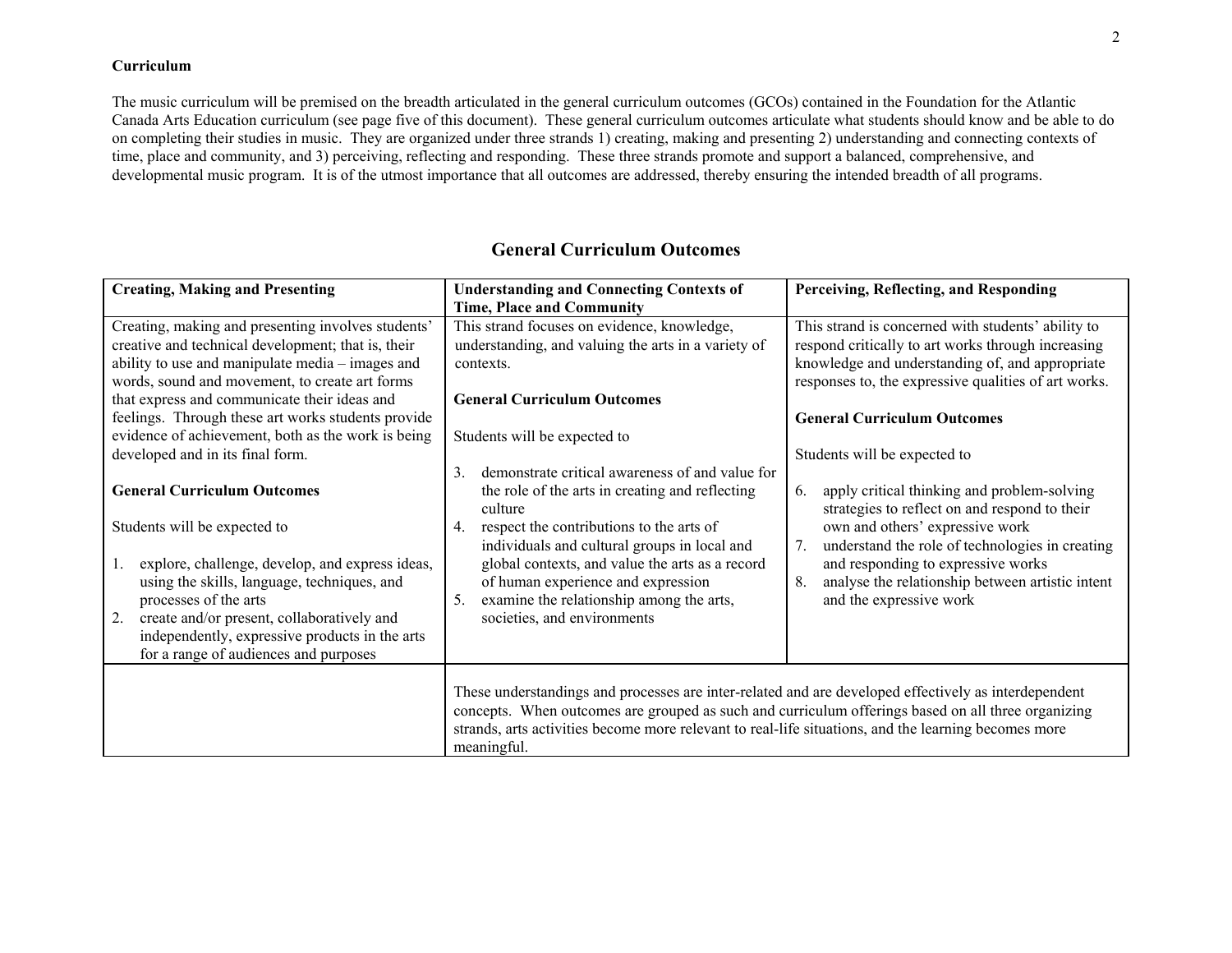#### **The 9/10 MUSIC PROGRAM**

The following illustrates Music programs from grades 9 to 12

| Grades 9/10                                       | Grades $11/12$                                      |
|---------------------------------------------------|-----------------------------------------------------|
| Outcomes, elaborations and performance levels     | Music electives                                     |
| (see pages $6-16$ )                               |                                                     |
| All students must receive the minimum of 45 hours | Music 111/2, Music 113                              |
| of music instruction in grade 9 and should have a | Music 122, Music 120                                |
| choice of pursuing music further in grade 10 for  | Fine Arts 110 (this course contains outcomes in     |
| another minimum of 45 hours. Students who are     | Drama and Visual Arts in addition to Music). It has |
| electing to take music in grade 11 are strongly   | no performance outcomes as it is a course based on  |
| recommended to have taken at least 90 hours of    | aesthetic perception and response                   |
| music instruction in grades 9/10.                 |                                                     |
|                                                   | The above courses are either 90 hours or 110 hours  |
|                                                   | in length.                                          |

The 9/10 Program is outcome-directed; that is, the knowledge and skills that students must demonstrate are articulated in outcome form. Every outcome is followed by an elaboration that provides further information on, and clarification of the outcome. This elaboration also includes a list of activities, experiences, and objectives that, if achieved, will help the student meet the outcome. They also serve as useful areas for assessment.

Following the outcome and the elaboration, four levels of student achievement are identified. Performance achievement levels include, Marginal, Acceptable, Good, Very Good, Outstanding, the letter grades D, C, B, A, A+ and percentage marks. These descriptions of student achievement are related to the outcome (not the elaborations) and should assist teachers in assigning 'marks' to student work. The 'mark' used for reporting will depend on what is agreed within a school. The last column includes both Very good and Outstanding and teachers must decide which of these descriptions is applicable to individual students.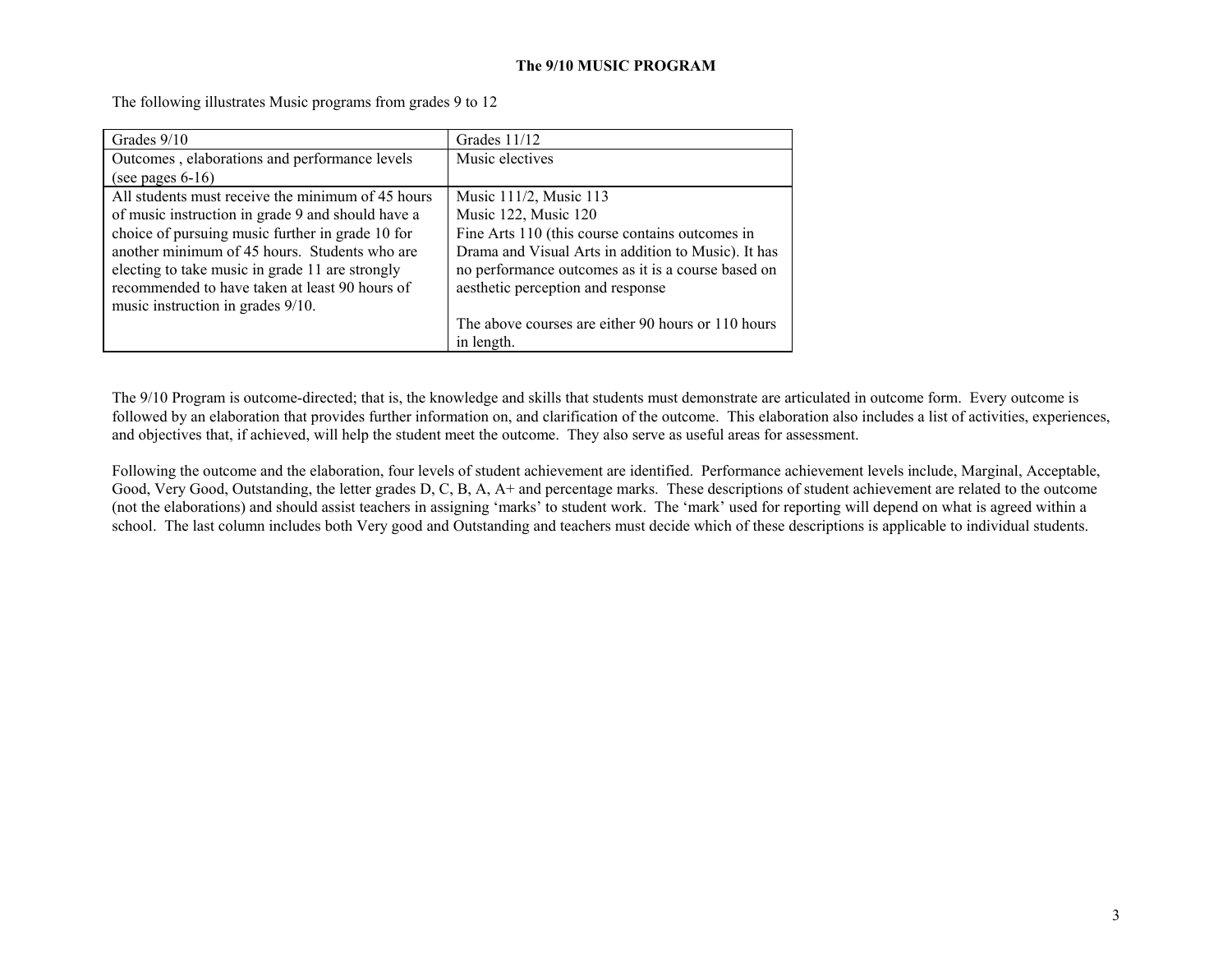#### CREATING, MAKING, PRESENTING

#### **Outcome:**

MU 1 Demonstrate basic technical skill and appropriate expression through performing on an instrument or vocally.

#### **Elaboration:**

This outcome may be met by solo or ensemble performance or it may be presented on cassette or video. Repertoire should be selected that is motivating to the student, a good example of its style of form, and offer opportunities for learning musical concepts, as well as appropriate technical skills. Students will enjoy the challenge if progress is structured for frequent success.

Students will:

- 9.1 demonstrate proper posture, hand and finger position
- 9.2 demonstrate proper breathing and phrasing
- 9.3demonstrate appropriate tone quality, intonation and touch
- 9.4 demonstrate a variety of articulations
- 9.5 perform the six most commonly used scales and arpeggios for the instrument
- 9.6 observe symbols of expression, e.g. dynamics, accents, tempo
- 9.7 demonstrate a sensitivity to balance (melody/accompaniment)

| Marginal D $(50-59)$                                                                                                                                       | Acceptable C $(60-74)$                                                                                                                                                                                                       | Good B (75-84)                                                                                                                                                                                                        | Very Good A $(85-94)$                                                                                                                                                          |
|------------------------------------------------------------------------------------------------------------------------------------------------------------|------------------------------------------------------------------------------------------------------------------------------------------------------------------------------------------------------------------------------|-----------------------------------------------------------------------------------------------------------------------------------------------------------------------------------------------------------------------|--------------------------------------------------------------------------------------------------------------------------------------------------------------------------------|
|                                                                                                                                                            |                                                                                                                                                                                                                              |                                                                                                                                                                                                                       | Outstanding $A+$ (95-100)                                                                                                                                                      |
| Student:                                                                                                                                                   | Student will:                                                                                                                                                                                                                | in addition:                                                                                                                                                                                                          | in addition:                                                                                                                                                                   |
| understands and can explain with<br>assistance required basic<br>technical skills<br>explains use of symbols of<br>musical expression at an *easy<br>level | demonstrate correct and<br>$\bullet$<br>appropriate technical skills at a<br>*moderate level<br>demonstrate correctly each<br>$\bullet$<br>expressive element in repertoire<br>with teacher guidance at a<br>*moderate level | demonstrate correct and<br>appropriate technical skills at a<br>*moderately difficult level<br>demonstrate competence in<br>combining expressive elements<br>in more difficult repertoire<br>without teacher guidance | demonstrate with confidence<br>correct and appropriate technical<br>skills at a difficult level<br>demonstrate advanced<br>interpretive skills in more<br>difficult repertoire |

\*Easy - easy keys, meters, and rhythms, modest ranges, including simple changes in tempo and dynamics – equivalent in difficulty to the Preparatory level of Royal Conservatory of Music

\*Moderate – moderate technical and expressive demands, basic ranges, use of interpretive elements – equivalent to Royal Conservatory of Music grade 1 \*Moderately Difficult – various meters, keys, and rhythms, well developed technical skills, and attention to phrasing and interpretation – equivalent to Royal Conservatory of Music grade II

\*Difficult – more advanced technical and interpretive skills – meets a standard level of Royal Conservatory of Music, grade III or above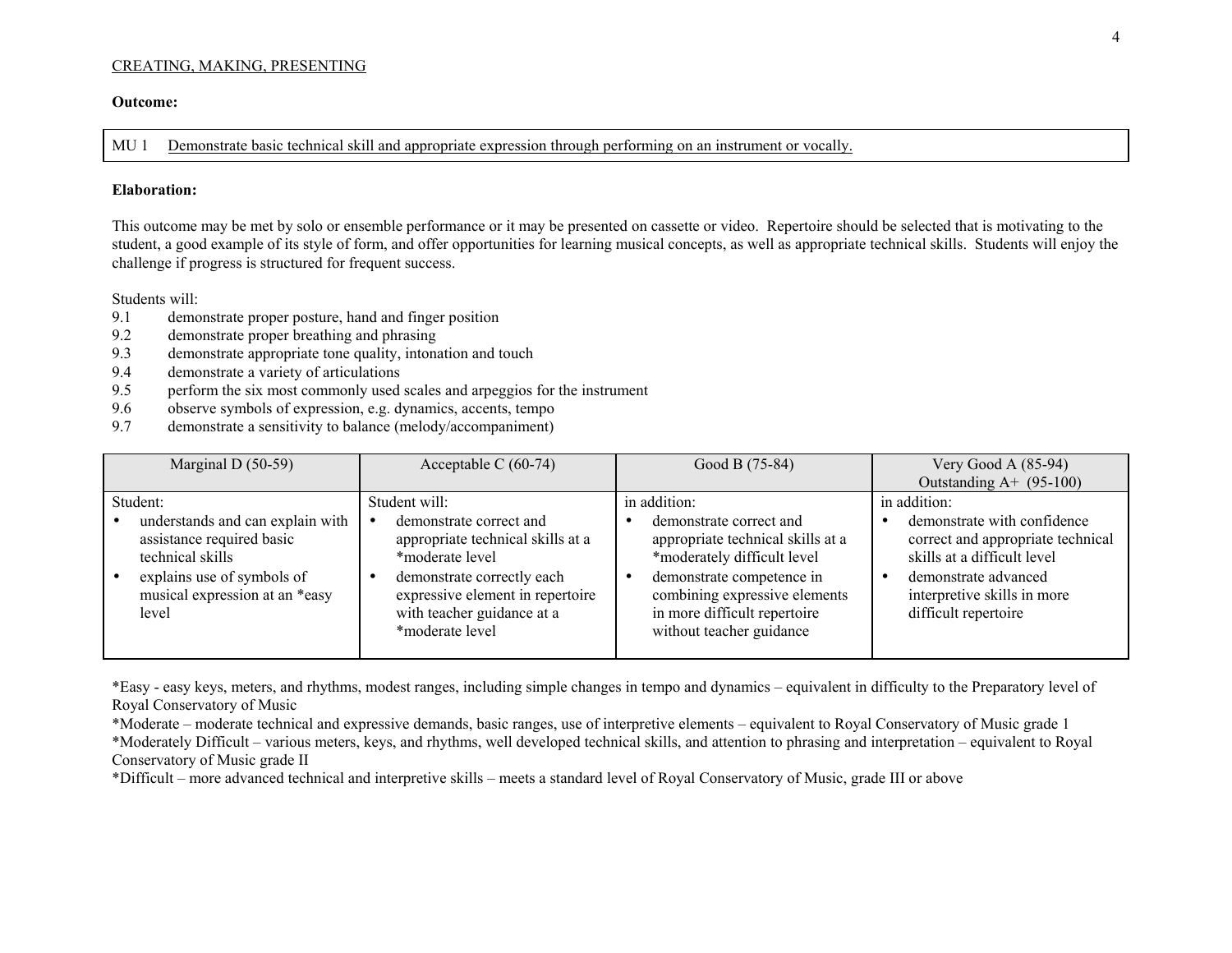#### CREATING, MAKING, PRESENTING

**Outcome:** 

#### MU 2 Create and perform a short original composition

#### **Elaboration:**

This should be attempted after students have a basic understanding of signs, symbols, and terms.

Students may work in small groups to begin but are individually responsible for the final composed piece. Notation of the composition is secondary to evidence of creativity and musical invention. Some students may be able to notate their efforts and should be encouraged to do so. Solo or ensemble pieces are acceptable. Other students will memorize or record their work.

Evidence of musical invention would be demonstrated in the use of rhythm, interesting harmonies, use of motifs, sequences to develop an idea, and a sense of cadence, climax and conclusion.

- 9.1 demonstrate an understanding of music's basic resources, sound, silence and time, by creating and performing short musical explorations
- 9.2 demonstrate an understanding of the elements of music by creating short examples of melodies, rhythms, different textures, harmonies and forms
- 9.3 create short examples that reflect a particular mood, feeling or character

| Marginal D $(50-59)$                                                                                                                                                           | Acceptable C $(60-74)$                                                                                                                                                                              | Good B (75-84)                                                                                                                                                                                                                                    | Very Good A $(85-94)$                                                                                                                                                                                                              |
|--------------------------------------------------------------------------------------------------------------------------------------------------------------------------------|-----------------------------------------------------------------------------------------------------------------------------------------------------------------------------------------------------|---------------------------------------------------------------------------------------------------------------------------------------------------------------------------------------------------------------------------------------------------|------------------------------------------------------------------------------------------------------------------------------------------------------------------------------------------------------------------------------------|
|                                                                                                                                                                                |                                                                                                                                                                                                     |                                                                                                                                                                                                                                                   | Outstanding $A+$ (95-100)                                                                                                                                                                                                          |
| Student:                                                                                                                                                                       | Student will:                                                                                                                                                                                       | in addition:                                                                                                                                                                                                                                      | in addition:                                                                                                                                                                                                                       |
| demonstrates limited exploration<br>of sounds and combinations of<br>sounds<br>displays limited understanding of<br>melody, rhythm, texture,<br>harmony and form when creating | create and perform a variety of<br>sound combinations organized in<br>time<br>create a variety of melodies,<br>rhythms, examples of different<br>textures, and harmonies in<br>various simple forms | produce longer explorations,<br>demonstrating the use of unity<br>and variety using non-traditional<br>notation<br>demonstrate appropriate use of a<br>minimum of three elements, that<br>may reflect a particular mood,<br>feeling, or character | use musical resources and more<br>complex forms in an innovative<br>manner<br>compose and notate an original<br>piece at least 16 measures long,<br>combining the five elements of<br>melody, rhythm, texture,<br>harmony and form |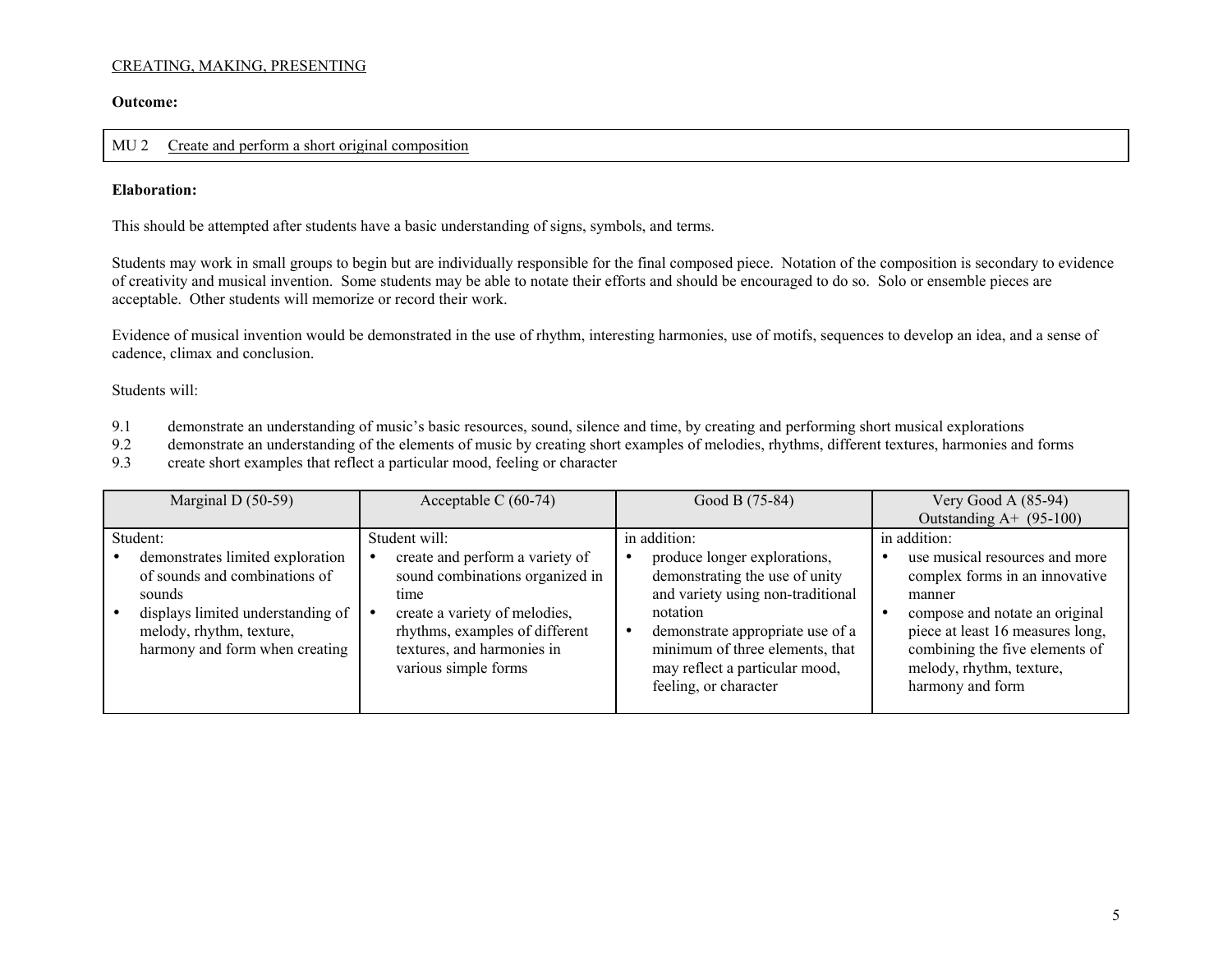#### CREATING, MAKING, PRESENTING

#### **Outcome:**

MU 3 Demonstrate, through playing/singing, an understanding of the signs, symbols and terms of music.

#### **Elaboration:**

Reading music includes both sight-reading and practised pieces. Knowledge of music theory should enable students to attain the Performing Music outcome and would include basic notation, commonly used keys, appropriate terms and an understanding of scale patterns and intervals.

Sight-reading is an integral part of music reading and should be practiced and monitored regularly.

- 9.1 demonstrate an understanding of commonly used simple and compound time signatures<br>9.2 demonstrate an understanding of notation including note and rest values, dots, ties, synce
- demonstrate an understanding of notation including note and rest values, dots, ties, syncopation, triplets, treble and bass clefs, accidentals, key signatures, major and minor chords and intervals, and perfect and imperfect cadences
- 9.3use reading skills to explore a wide variety of repertoire

| Marginal D $(50-59)$                                                                                                       | Acceptable C $(60-74)$                                                                                                                                                                                                                                                  | Good B (75-84)                                                                                                                                                                          | Very Good A $(85-94)$                                                                                                                                                                |
|----------------------------------------------------------------------------------------------------------------------------|-------------------------------------------------------------------------------------------------------------------------------------------------------------------------------------------------------------------------------------------------------------------------|-----------------------------------------------------------------------------------------------------------------------------------------------------------------------------------------|--------------------------------------------------------------------------------------------------------------------------------------------------------------------------------------|
|                                                                                                                            |                                                                                                                                                                                                                                                                         |                                                                                                                                                                                         | Outstanding $A+$ (95-100)                                                                                                                                                            |
| Student:                                                                                                                   | Student will:                                                                                                                                                                                                                                                           | in addition:                                                                                                                                                                            | in addition:                                                                                                                                                                         |
| reads with difficulty in the treble<br>and bass clefs, demonstrating<br>limited grasp of accidentals and<br>key signatures | read moderately easy repertoire<br>in the treble and bass clefs. This<br>music should incorporate<br>accidentals, a variety of key<br>signatures, a variety of note and<br>rest values, simple syncopation<br>and various time signatures (both<br>simple and compound) | read moderately difficult<br>repertoire which incorporates<br>more complex signs and symbols<br>demonstrate knowledge of the<br>structure of major and minor<br>chords and major scales | read difficult repertoire that<br>utilizes less common signs and<br>symbols<br>demonstrate knowledge of the<br>structure of augmented,<br>diminished, and dominant<br>seventh chords |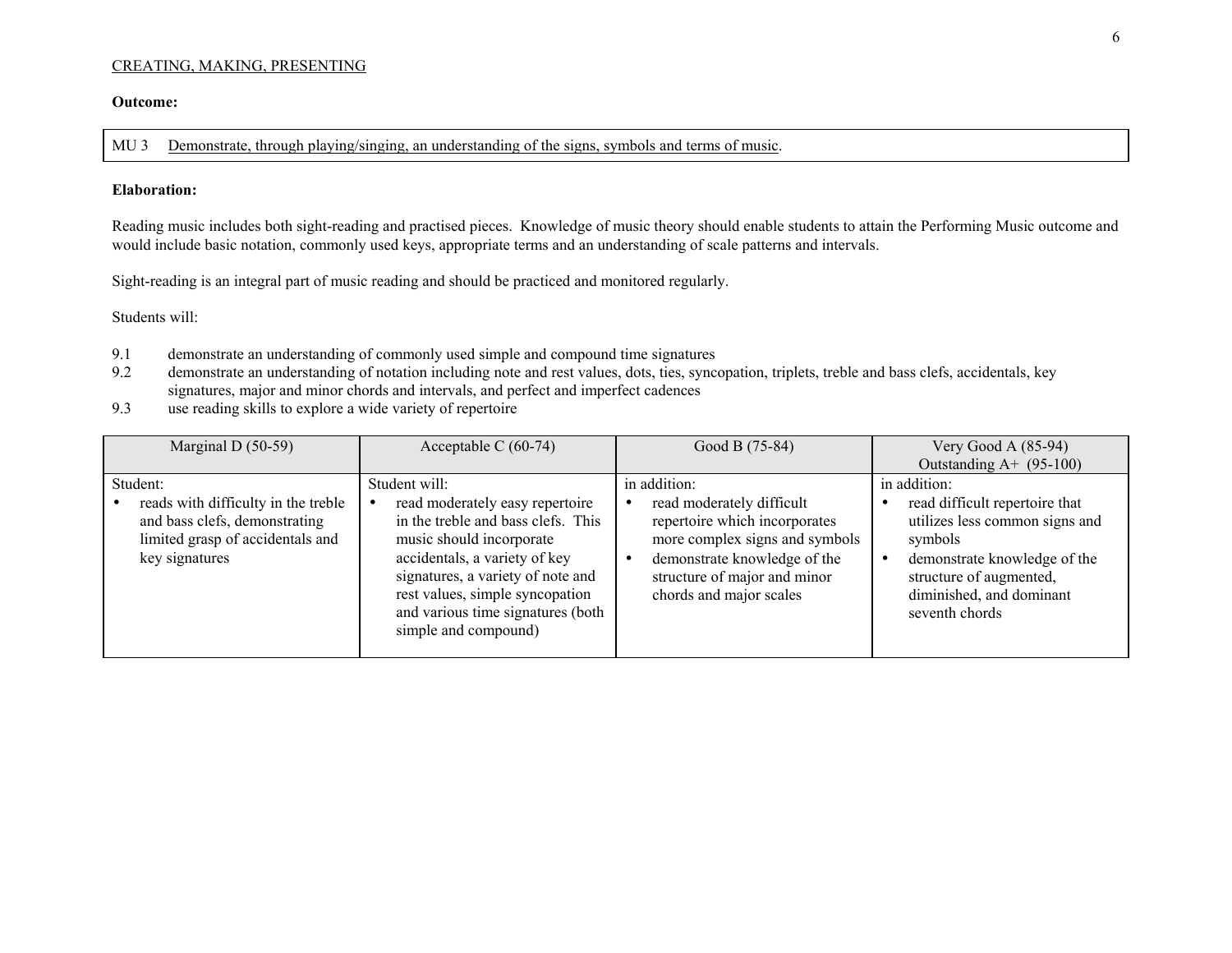#### UNDERSTANDING AND CONNECTING CONTEXTS OF TIME, PLACE AND COMMUNITY

#### **Outcome:**

MU 4 Present information that demonstrates knowledge of the contribution music makes to the understanding of history, cultures and shared emotions.

#### **Elaboration:**

Music has been a basic and vital form of human expression since earliest times. People, regardless of their stage of development and their physical location have always felt the need to express themselves musically. This expression may be intensely personal or part of the values of a society or group. Through listening and reflection, understanding of the human conditions past and present is increased.

- 9.1 identify representative works of a style, period, and culture, and explain their personal or cultural importance
- 9.2 list and explain evidence of the importance of music at a personal, national and international, and universal level
- 9.3 list local, regional and national musicians or music organizations
- 9.4 explain the contribution of music, musicians and the music industry to the economy of Canada

| Marginal D $(50-59)$                                                                                                                                                                                                                                                                                                                                                                                                                                                                                                            | Acceptable C $(60-74)$                                                                                                                                                                                                                                                                                                                                                                                                                                                                                                                                                                                                                | Good B (75-84)                                                                                                                                                                                                                                                                                                                                                                                                                                                                                                                                                                                                                                                                                                                        | Very Good A $(85-94)$                                                                                                                                                                                                                                                                                                                                                                                                                                                                                                                                 |
|---------------------------------------------------------------------------------------------------------------------------------------------------------------------------------------------------------------------------------------------------------------------------------------------------------------------------------------------------------------------------------------------------------------------------------------------------------------------------------------------------------------------------------|---------------------------------------------------------------------------------------------------------------------------------------------------------------------------------------------------------------------------------------------------------------------------------------------------------------------------------------------------------------------------------------------------------------------------------------------------------------------------------------------------------------------------------------------------------------------------------------------------------------------------------------|---------------------------------------------------------------------------------------------------------------------------------------------------------------------------------------------------------------------------------------------------------------------------------------------------------------------------------------------------------------------------------------------------------------------------------------------------------------------------------------------------------------------------------------------------------------------------------------------------------------------------------------------------------------------------------------------------------------------------------------|-------------------------------------------------------------------------------------------------------------------------------------------------------------------------------------------------------------------------------------------------------------------------------------------------------------------------------------------------------------------------------------------------------------------------------------------------------------------------------------------------------------------------------------------------------|
|                                                                                                                                                                                                                                                                                                                                                                                                                                                                                                                                 |                                                                                                                                                                                                                                                                                                                                                                                                                                                                                                                                                                                                                                       |                                                                                                                                                                                                                                                                                                                                                                                                                                                                                                                                                                                                                                                                                                                                       | Outstanding $A+$ (95-100)                                                                                                                                                                                                                                                                                                                                                                                                                                                                                                                             |
| Student:<br>requires support in explaining the<br>cultural and historical importance<br>of three representative works<br>has a limited view of music's<br>importance to society<br>has a limited knowledge of<br>musicians and music<br>organizations<br>presents only obvious examples<br>of music-related occupations<br>displays limited knowledge of<br>$\bullet$<br>skills required to be employed in<br>music-related occupations<br>unaware of the extent of the<br>influence of music in economic<br>activity in Canada | Student will:<br>explain the cultural and historical<br>importance of three<br>representative works<br>articulate reasons for importance<br>$\bullet$<br>of music to themselves and<br>classmates<br>give examples of the use of<br>$\bullet$<br>music in everyday life<br>list ten local, regional or national<br>$\bullet$<br>musicians or music organizations<br>demonstrate knowledge of the<br>$\bullet$<br>work of three of the above<br>list a variety of music-related<br>$\bullet$<br>occupations and their pre-<br>requisite skills and training<br>explain how music is used to sell<br>$\bullet$<br>products and services | in addition:<br>explain the reason why three<br>$\bullet$<br>contrasting compositions<br>generate universal emotional<br>appeal<br>explain and give three examples<br>$\bullet$<br>of the importance of music to<br>difference Canadian cultures or<br>groups<br>identify and explain issues<br>$\bullet$<br>important to Canadian musicians<br>and music organizations such as<br>funding, marketing, copyright,<br>audience development and<br>performance opportunities<br>explain the overall impact of<br>$\bullet$<br>music and the arts on the<br>Canadian economy<br>discuss whether funding in the<br>$\bullet$<br>arts is an investment<br>identify existing entrepreneurial<br>$\bullet$<br>achievement in the music field | in addition:<br>recognize simple and obvious<br>works representative of music<br>styles, eras and a variety of<br>cultures<br>explain and give three examples<br>of the importance of music to<br>different countries or ethnic<br>groups<br>compare and contrast the role of<br>music and musicians, in Canada<br>with those of one other country<br>describe the factors which<br>$\bullet$<br>encourage or discourage people<br>in music-related occupations to<br>remain in Canada<br>research and develop an<br>entrepreneurial project in music |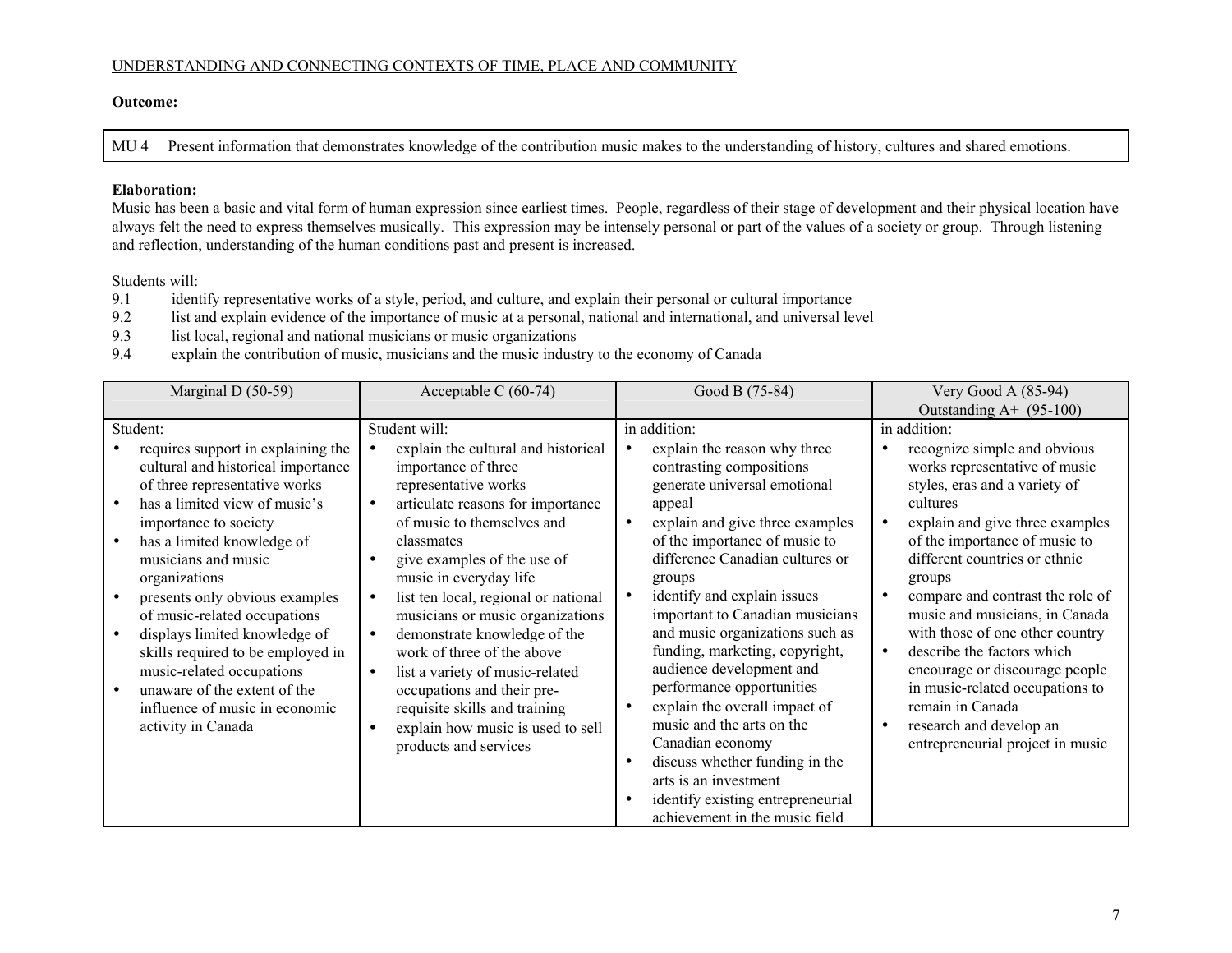#### UNDERSTANDING AND CONNECTING CONTEXTS OF TIME, PLACE AND COMMUNITY

#### **Outcome:**

#### MU 5 Identify and explain similarities and differences among the arts.

#### **Elaboration:**

The various art forms often use identical vocabulary. However, because music exists in time and is heard, and visual arts exist in space and are seen, some terms such as rhythms, colour, shape, form, repetition and texture mean quite different things in these two disciplines.

Some art forms are combinations of two or more disciplines, e.g., ballet, opera, film, performance art. The artistic processes of imagination and craftsmanship must therefore be shaped to allow for more than one discipline to contribute to the effective rendering of a particular mood or message.

- 9.1 define and explain the differences in common terms used in the arts, e.g., colour, texture, tone, form, shape and rhythm VA 5
- 9.2 explain how two or more art forms can interact to create another art form, e.g. ballet, film, opera, video PE 6.8
- 9.3 compare and contrast two or more art forms on a similar topic, e.g. the sea, winter, an emotion

| Marginal D $(50-59)$                                                                                                                                                                                                                                                                                                                                                                           | Acceptable C $(60-74)$                                                                                                                                                                                                                                                                                                                                            | Good B (75-84)                                                                                                                                                                                                                                                               | Very Good A $(85-94)$                                                                                                                                                                                                                                                                                                                  |
|------------------------------------------------------------------------------------------------------------------------------------------------------------------------------------------------------------------------------------------------------------------------------------------------------------------------------------------------------------------------------------------------|-------------------------------------------------------------------------------------------------------------------------------------------------------------------------------------------------------------------------------------------------------------------------------------------------------------------------------------------------------------------|------------------------------------------------------------------------------------------------------------------------------------------------------------------------------------------------------------------------------------------------------------------------------|----------------------------------------------------------------------------------------------------------------------------------------------------------------------------------------------------------------------------------------------------------------------------------------------------------------------------------------|
|                                                                                                                                                                                                                                                                                                                                                                                                |                                                                                                                                                                                                                                                                                                                                                                   |                                                                                                                                                                                                                                                                              | Outstanding $A+ (95-100)$                                                                                                                                                                                                                                                                                                              |
| Student:<br>lists but has difficulty describing<br>music elements which are used in<br>other art forms e.g. colour,<br>texture, tone, form, shape,<br>rhythm<br>identifies only with assistance the<br>components which make up art<br>forms such as ballet, film, opera,<br>video<br>identifies, with assistance,<br>examples of art forms on the<br>same or similar topics e.g. sea,<br>love | Student will:<br>define terms which are common<br>$\bullet$<br>to some art forms e.g. texture in<br>art and music<br>identify the components which<br>$\bullet$<br>make up art forms such as ballet,<br>film, opera, video<br>explain in a basic way, how<br>$\bullet$<br>expressive effect is achieved in<br>the various art forms on the same<br>theme or topic | in addition:<br>identify musical elements and<br>terms used in other art forms<br>explain how music combines<br>with another art form to create a<br>new art form e.g. opera, dance,<br>film, video<br>justify choice of preferred art<br>form on a common theme or<br>topic | in addition:<br>identify and explain the<br>similarities and differences in the<br>use of terms in the various forms<br>compare the role and importance<br>of music in a variety of combined<br>art forms<br>select a theme or topic that is<br>represented in a variety of art<br>forms and evaluate the expressive<br>effect of each |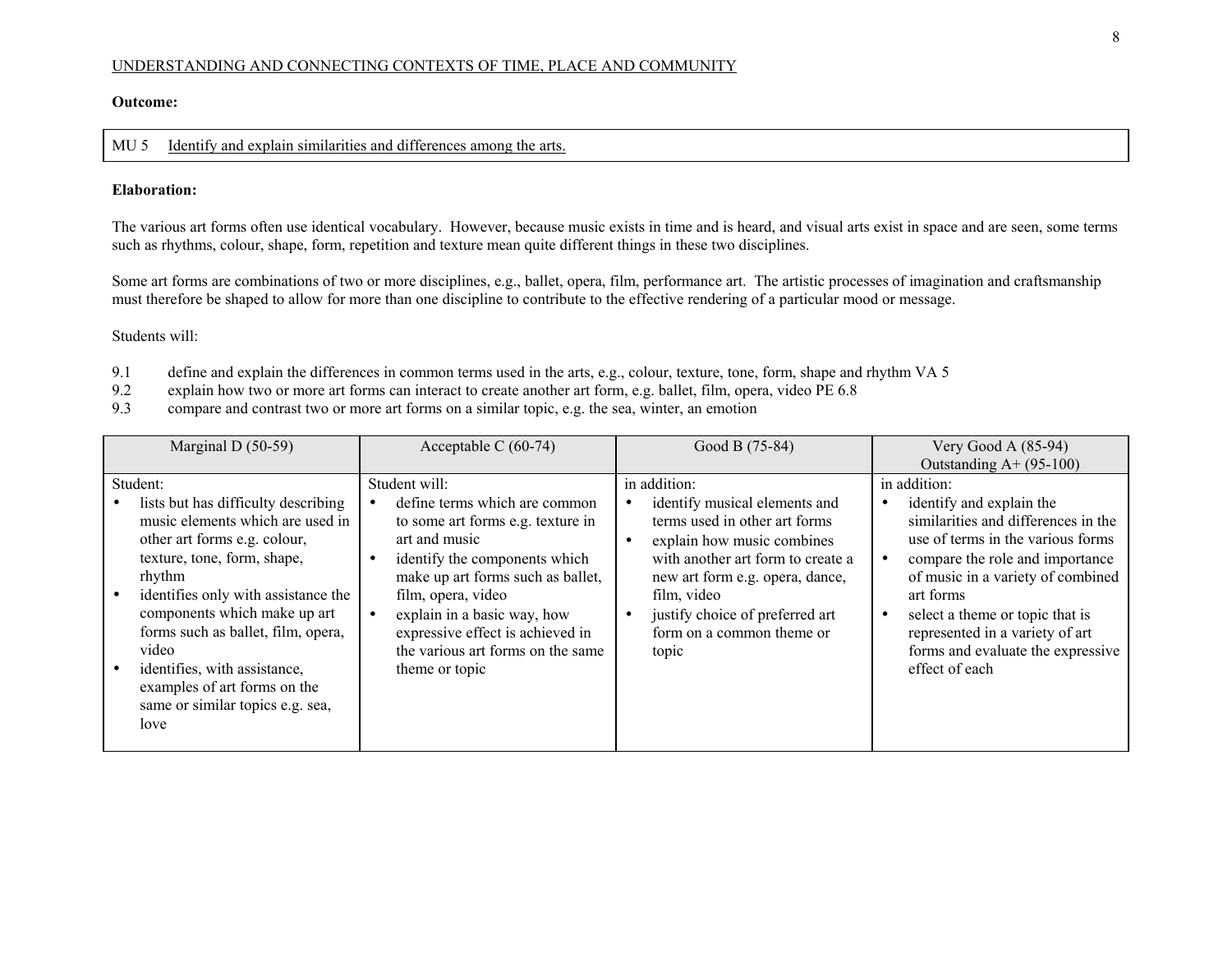**Outcome:** 

#### MU 6 Identify a variety of sound sources.

#### **Elaboration:**

Students should listen to and learn to identify the main sources of musical sounds by sound and sight. This knowledge enables them to discriminate between and describe timbres and textures of pieces of music.

- 9.1 identify and describe individual and combinations of voices<br>9.2 identify and describe individual and combinations of orchest
- identify and describe individual and combinations of orchestral and band instruments
- 9.3 identify and describe keyboard and fretted stringed instruments<br>9.4 identify and describe instruments common to the countries studi
- identify and describe instruments common to the countries studied in social studies and instruments and songs that reflect Canadian multiculturalism

| Marginal $D(50-59)$                                                                                                                  | Acceptable C $(60-74)$                                                                                                                                                                                                      | Good B (75-84)                                                                                                                                                                       | Very Good A $(85-94)$                                                                                                                                                                                         |
|--------------------------------------------------------------------------------------------------------------------------------------|-----------------------------------------------------------------------------------------------------------------------------------------------------------------------------------------------------------------------------|--------------------------------------------------------------------------------------------------------------------------------------------------------------------------------------|---------------------------------------------------------------------------------------------------------------------------------------------------------------------------------------------------------------|
|                                                                                                                                      |                                                                                                                                                                                                                             |                                                                                                                                                                                      | Outstanding $A+$ (95-100)                                                                                                                                                                                     |
| Student:<br>has difficulty identifying                                                                                               | Student will:<br>identify individual vocal types<br>$\bullet$                                                                                                                                                               | in addition:<br>identify individual vocal types<br>$\bullet$                                                                                                                         | in addition:<br>identify less well known                                                                                                                                                                      |
| individual vocal types<br>(S.A.T.B.), as well as orchestral,<br>band, fretted string, and keyboard<br>instruments by sight and sound | $(S.A.T.B.)$ as well as acoustic<br>and electronic orchestral, band<br>fretted string and keyboard<br>instruments by sight and sound<br>identify, aurally and visually, a<br>variety of vocal and instrumental<br>ensembles | (S.A.T.B.) as well as orchestral,<br>band fretted string and keyboard<br>instruments by sight and sound,<br>describing variations in timbre<br>between and among like<br>instruments | instruments, both individually<br>and in groups, by sight and<br>sound. (These instruments may<br>reflect Canadian multiculturalism<br>or may be representative of<br>countries studied in Social<br>Studies) |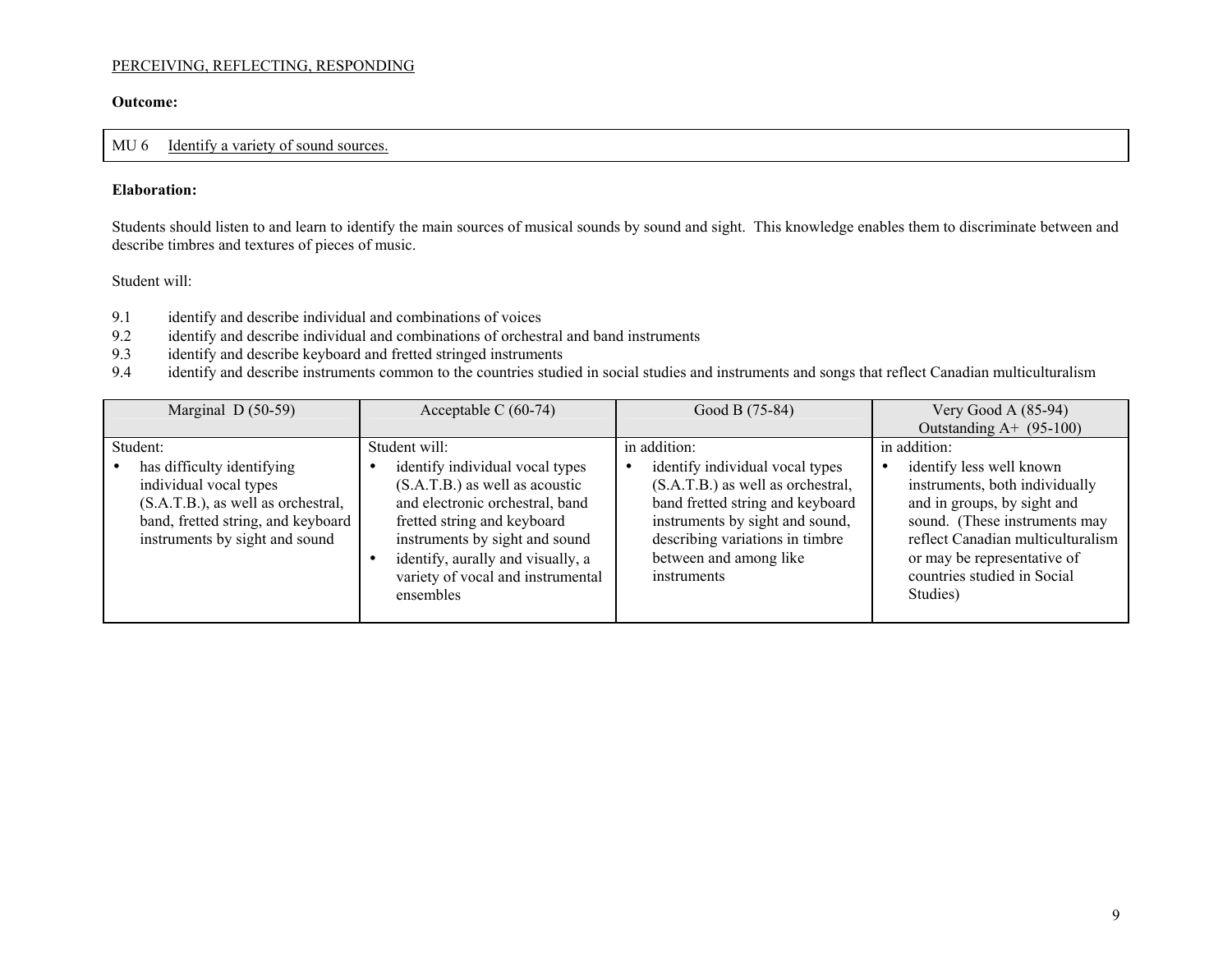#### **Outcome:**

#### MU 7 Identify basic musical forms.

#### **Elaboration:**

An understanding of the various ways in which music can be organized contributes to an enjoyment of music and a greater appreciation of compositional problem solving. Selections for listening and analysis should be made from a wide variety of genres and styles.

- 9.1 explain the need for form in music
- 9.2 recognize and describe binary and ternary forms
- 9.3 recognize and describe more complex forms such as minuet and trio, variation form, and rondo form
- 9.4explain how sequence, repetition, variety and harmony contribute to the form of a composition

| Marginal D $(50-59)$                                                                                                                    | Acceptable C $(60-74)$                                                                                                                                                                                                                                                                                                                                   | Good B (75-84)                                                                                                                                                                                                                                                  | Very Good A $(85-94)$<br>Outstanding $A+ (95-100)$                                                                                            |
|-----------------------------------------------------------------------------------------------------------------------------------------|----------------------------------------------------------------------------------------------------------------------------------------------------------------------------------------------------------------------------------------------------------------------------------------------------------------------------------------------------------|-----------------------------------------------------------------------------------------------------------------------------------------------------------------------------------------------------------------------------------------------------------------|-----------------------------------------------------------------------------------------------------------------------------------------------|
| Student:<br>has difficulty identifying and<br>describing basic musical forms<br>cannot adequately explain the<br>need for form in music | Student will:<br>demonstrate attentive music<br>$\bullet$<br>listening skills<br>recognize and describe simple<br>musical forms such as binary and<br>ternary<br>explain with example the need<br>for form in music e.g. variety and<br>unity<br>explain the connection between<br>new and returning musical ideas<br>and themes in known<br>composition | in addition:<br>recognize and describe longer<br>musical forms such as theme and<br>variation, rondo, and minuet and<br>trio<br>explain the connections between<br>$\bullet$<br>new and returning musical ideas<br>and in composition previously<br>not studied | in addition:<br>compare and analyze musical<br>forms<br>identify and describe more<br>complex musical forms such as<br>fugue and sonata forms |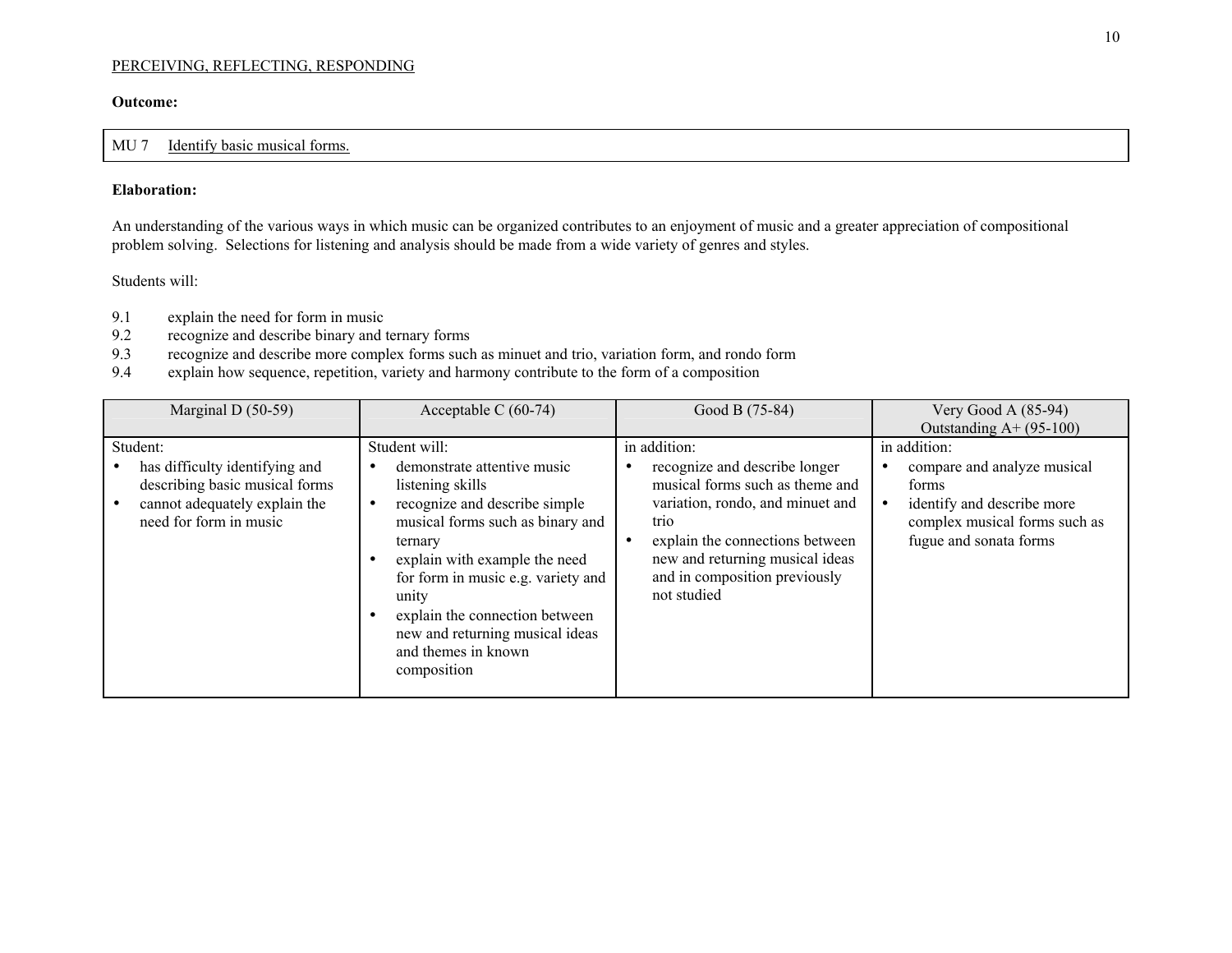#### **Outcome:**

#### MU 8Demonstrate critical listening skills

#### **Elaboration:**

The ability to be a focused and knowledgeable listener is important. Increased perception leads to deeper, more subtle responses to music, both in listening and in playing.

A review of the resources of music (time, sound, silence) and the elements (pitch – vertical and horizontal, timbre, texture, dynamics, etc.) followed by examination of a variety of music will enable students to understand how composers manipulate the elements for expressive effect. It is important to use examples of many types of music.

- 9.1 identify the musical elements in a piece<br>9.2 compare and contrast musical elements
- 9.2 compare and contrast musical elements in and between pieces
- 9.3 explain how musical elements work together to create musical expressiveness
- 9.4 demonstrate the correct use of basic musical terminology as required for compositions studied, performed and listened to

| Marginal D $(50-59)$                                                 | Acceptable C $(60-74)$                                                                                                                                                                                                        | Good B (75-84)                                                                                              | Very Good A $(85-94)$<br>Outstanding $A+$ (95-100)                                                                            |
|----------------------------------------------------------------------|-------------------------------------------------------------------------------------------------------------------------------------------------------------------------------------------------------------------------------|-------------------------------------------------------------------------------------------------------------|-------------------------------------------------------------------------------------------------------------------------------|
| Student:<br>may have some difficulty<br>identifying musical elements | Student will:<br>identify, describe and contrast<br>fairly obvious musical elements<br>using appropriate music<br>terminology<br>compare and contrast basic<br>musical elements in a single<br>piece and between compositions | in addition:<br>identify musical elements and<br>explain how their combination<br>creates expressive effect | in addition:<br>identify the subtle use of musical<br>elements demonstrating<br>analytical skills and deeper<br>understanding |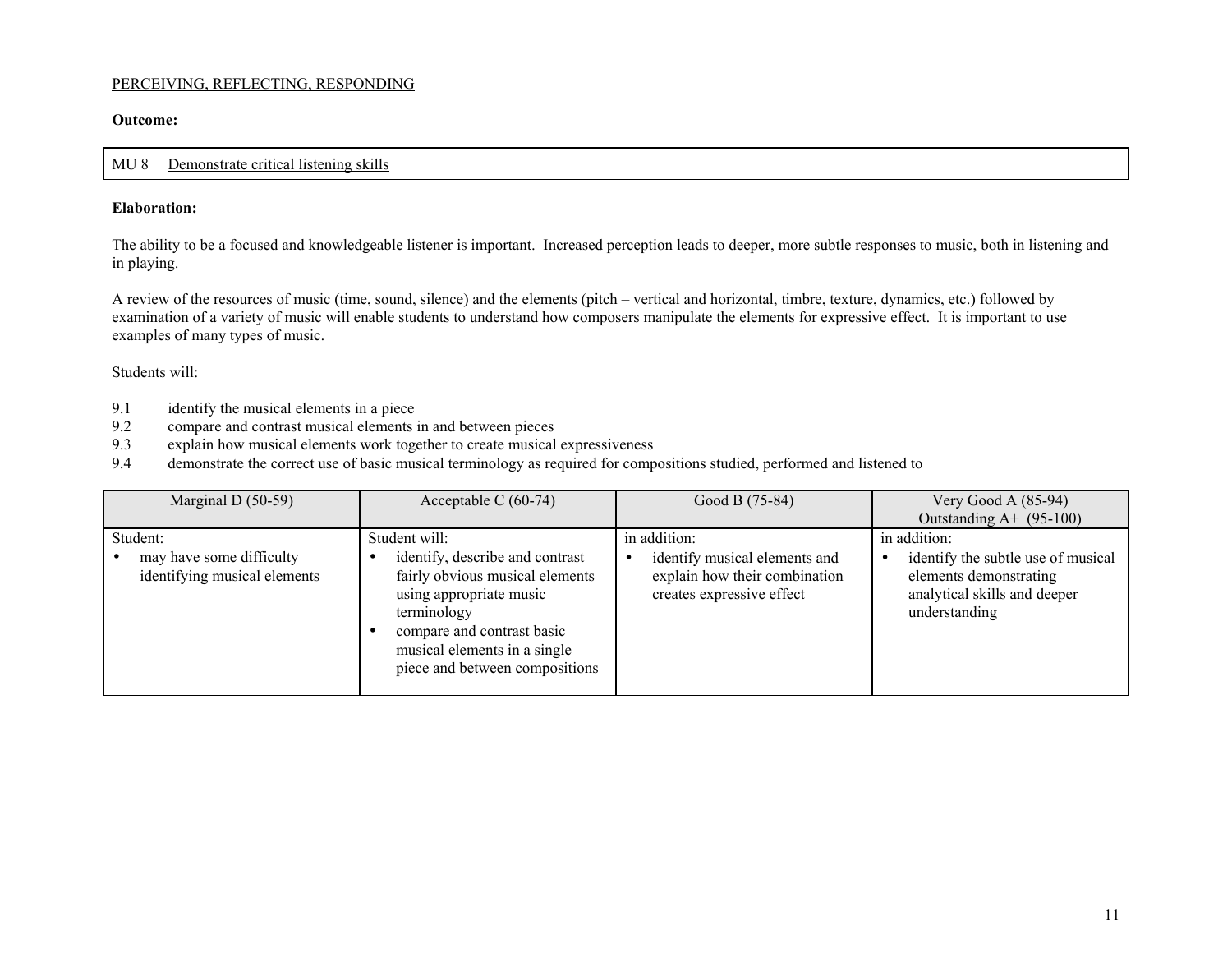#### **Outcome:**

#### MU 9 Justify responses to musical experiences

#### **Elaboration:**

As students proceed through the program, they should keep a record of music they have studied. They should also be encouraged to record their responses to music both emotionally (how it felt to them) and intellectually (their understanding of the music). Regular exposure and reflection will result in a broader acceptance of a variety of music, an increased awareness of the importance of music as a means of human expression, and a greater understanding of their own personal response to music.

- 9.1 describe how responses to music are personal
- 9.2 explain that response is affected by prior experience and knowledge
- 9.3 explain how the creation of and response to music is both intellectual and emotional PE 6.8
- 9.4 describe how composers manipulate the elements of music to evoke a response VA 3.1

| Marginal $D(50-59)$                                  | Acceptable C $(60-74)$                                                                               | Good B (75-84)                                                                                                          | Very Good A $(85-94)$                                                                             |
|------------------------------------------------------|------------------------------------------------------------------------------------------------------|-------------------------------------------------------------------------------------------------------------------------|---------------------------------------------------------------------------------------------------|
|                                                      |                                                                                                      |                                                                                                                         | Outstanding $A+$ (95-100)                                                                         |
| Student:<br>describe music using limited<br>criteria | Student will:<br>give examples of how responses<br>are affected by prior experience<br>and knowledge | in addition:<br>explain how the creation of and<br>$\bullet$<br>response to music is both<br>intellectual and emotional | in addition:<br>describe how composers<br>manipulate the elements of music<br>to evoke a response |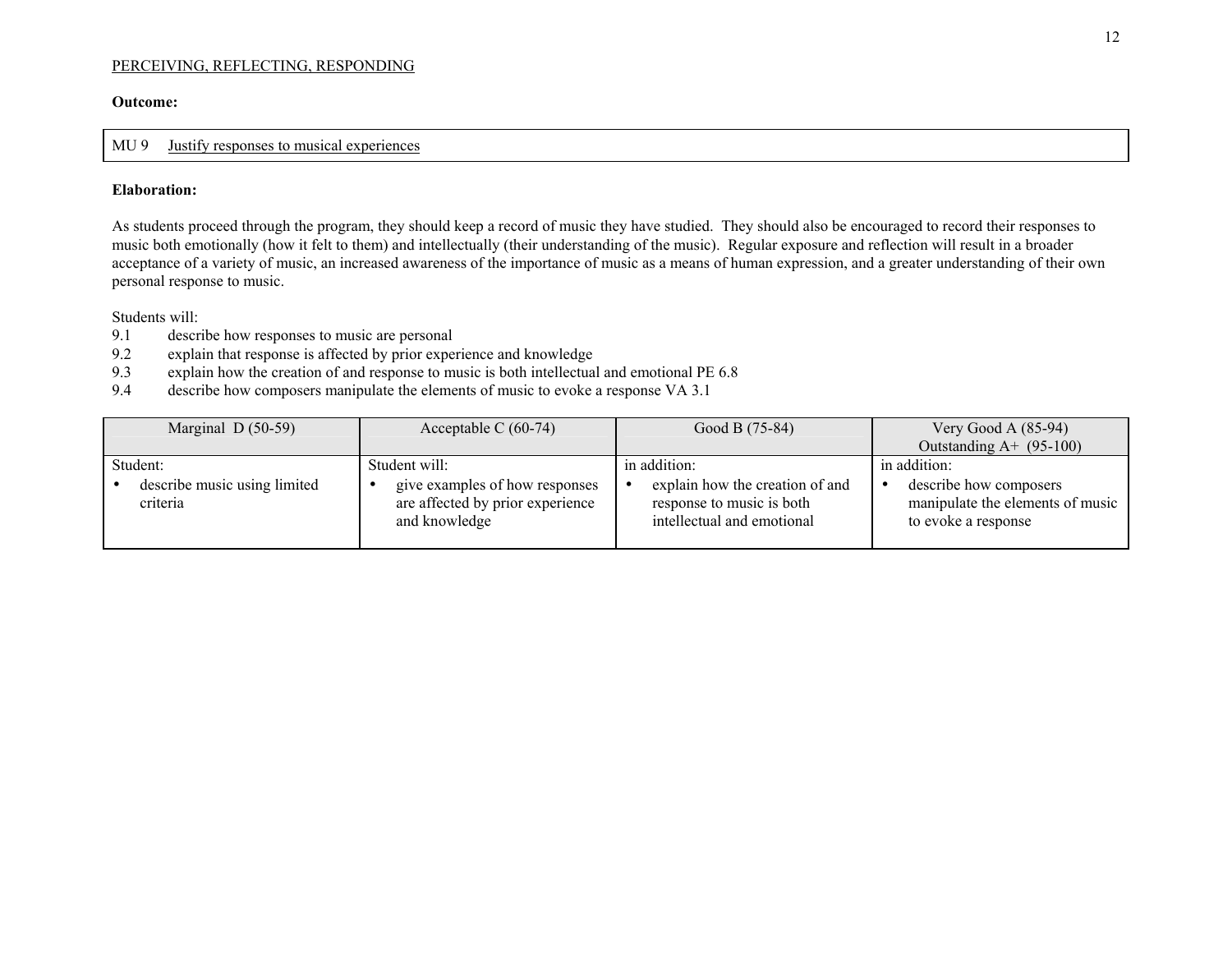#### **GRADES 11 AND 12 MUSIC ELECTIVES**

### **(All listed music courses are eligible for credit (1) in the Fine Arts / Life Role Development (sometimes called Personal Development Cluster)**

| <b>Music 111/2</b> | Course Code EAMUB1 or EAMUB2                                                                                                                      |  |  |  |
|--------------------|---------------------------------------------------------------------------------------------------------------------------------------------------|--|--|--|
| (2000)             | Catalogue of Instructional Materials code 842950CG                                                                                                |  |  |  |
|                    | <b>Course Description:</b> The course consists of three major outcomes that require students to demonstrate achievement in performing             |  |  |  |
|                    | music, in the application of theoretical and aural skills and concepts, and, in understanding music in a historical context. The course           |  |  |  |
|                    | lists a series of performance indicators that will assist in determining the course level. Music 111/2 is designed to articulate with             |  |  |  |
|                    | Music 122.                                                                                                                                        |  |  |  |
|                    | Note: Students entering Music 111/2 will normally have taken at least 90 hours or more of music study in grades 9/10.                             |  |  |  |
| Music 113          | <b>Course Code EAMUB3</b>                                                                                                                         |  |  |  |
| (1993)             | Catalogue of Instructional Materials code 842920CG                                                                                                |  |  |  |
|                    | Course Description: Music 113 is designed for students who wish to continue their musical studies on guitar, keyboards or                         |  |  |  |
|                    | beginning band. Students are required to demonstrate increased playing skills and an understanding of basic musical structures.                   |  |  |  |
| Music 120          | Course Code EAMVCO<br>$\overline{a}$                                                                                                              |  |  |  |
| (2000)             | Catalogue of Instructional Materials code 842980CG                                                                                                |  |  |  |
|                    | Course Description: The course is designed to encourage research, presentations, discussion and music learning in and about a<br>$\blacksquare$   |  |  |  |
|                    | variety of different world music. The course is modular in design requiring the study of one of the following two modules:                        |  |  |  |
|                    | 1) Traditional Music of Canada's Peoples; or                                                                                                      |  |  |  |
|                    | Music in the Atlantic Provinces<br>(2)                                                                                                            |  |  |  |
|                    | In addition students must choose at least three of the other world music modules. In keeping with the intent of the regional work in art          |  |  |  |
|                    | curriculum, the course addresses issues in creating, making and presenting music, understanding connections among time, places and                |  |  |  |
|                    | community, and perceiving, reflecting and responding to music.                                                                                    |  |  |  |
| Music 122          | Course Code EAMUC2                                                                                                                                |  |  |  |
| (1994)             | Catalogue of Instructional Materials code 842910CG<br>$\blacksquare$                                                                              |  |  |  |
|                    | Course Description: The Music 122 course is designed for the advanced and serious student of music who wishes to pursue the                       |  |  |  |
|                    | subject as an avocation or who may be interested in further studies at the post-secondary level. The course assumes an advanced level             |  |  |  |
|                    | of musical literacy, good aural skills, a sound theoretical background, knowledge of historical styles and forms and an interest in               |  |  |  |
|                    | improving upon and expanding areas of musical knowledge and expertise.                                                                            |  |  |  |
|                    | Under normal circumstances, students enter Music 122 by successfully completing Music 111/2. In circumstances where a teacher                     |  |  |  |
|                    | provides a recommendation, a student may enter Music 122 after successfully completing Music 113. In rare situations, schools                     |  |  |  |
|                    | might not be able to provide Music 111/2 or Music 113 every year. Consequently, it is conceivable a student might not be able to                  |  |  |  |
|                    | enroll in a grade 11 music course prior to taking Music 122. In such cases, a student who has studied music privately may choose to               |  |  |  |
|                    | use the "Challenge for Credit" mechanism to earn a grade 11 music credit. This would result in an additional high school credit.                  |  |  |  |
|                    | Alternatively, the student can demonstrate a competency level equivalent to the Royal Canadian Conservatory of Music grade 6                      |  |  |  |
|                    | practical and grade 2 theory, to earn a direct placement in Music 122. In this situation, the student would not earn a grade 11 music             |  |  |  |
|                    | credit.                                                                                                                                           |  |  |  |
| Fine Arts 110      | Course code EAFAB0<br>$\blacksquare$                                                                                                              |  |  |  |
| (1991)             | Catalogue of Instructional Materials code 842980CG<br>$\blacksquare$                                                                              |  |  |  |
|                    | Course Description: This course is an overview to the arts in general. The emphasis is not on performance or production, but on<br>$\overline{a}$ |  |  |  |
|                    | understanding how to perceive the expressiveness in various art forms, particularly visual art, music and drama.                                  |  |  |  |

**Core (required) and supplementary listings of materials for the above courses may be found in the Catalogue of Instructional Resources in the white and yellow sections respectively under the heading Music – High School. All schools should have copies of this document which is updated yearly and all music teachers should have access to the listed materials.**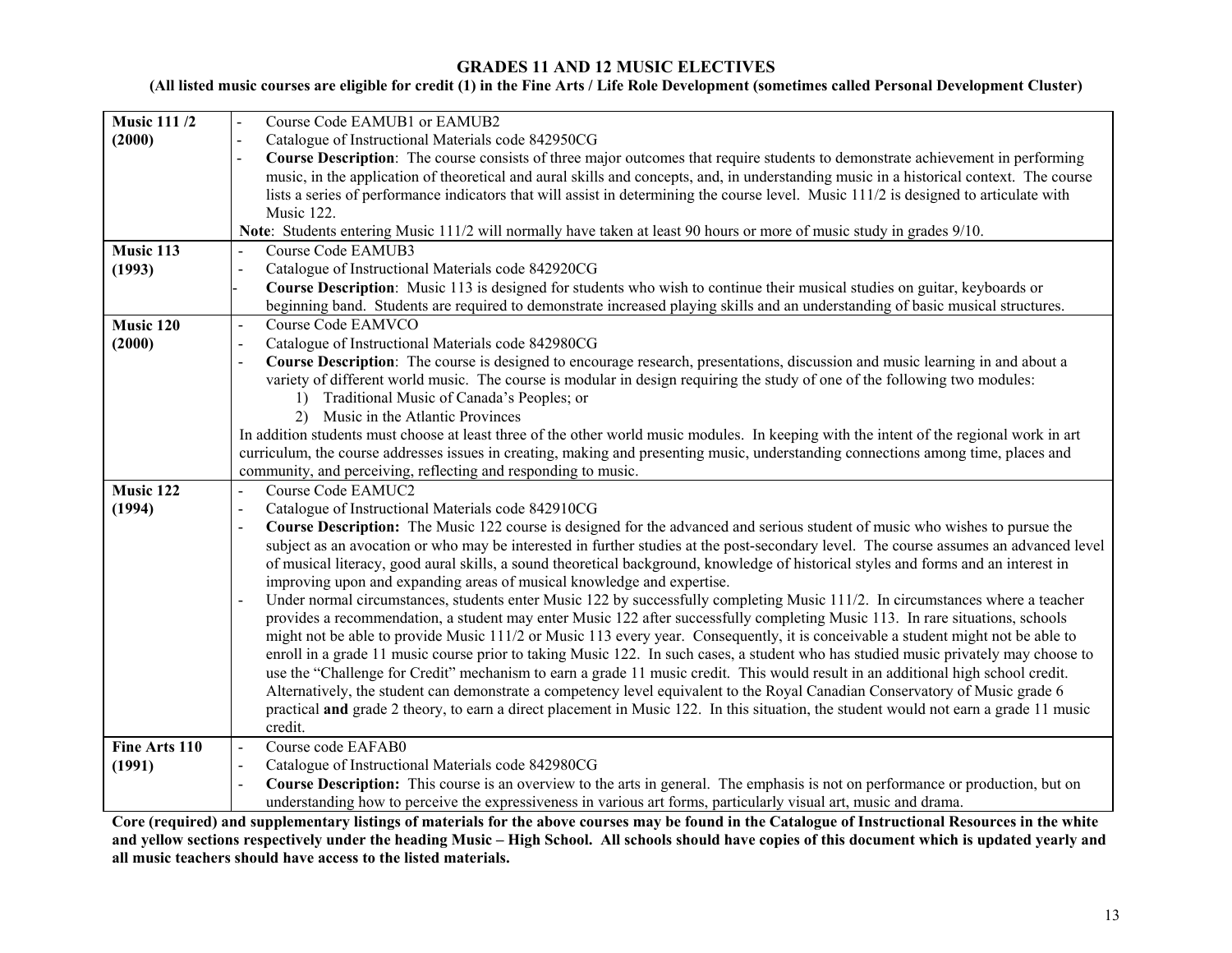#### **ASSESSING STUDENT LEARNING IN THE MUSIC CLASSROOM**

#### **Using a variety of Assessment Strategies**

The assessment program should reflect the full range of student learning in music and involve the use of a variety of information gathering strategies which allow teachers to address students' diverse backgrounds, learning styles and needs, and allow students a variety of opportunities to demonstrate their learning.

The variety of assessment strategies should

- enable teachers to assess and describe student performance across the curriculum
- provide information about how students learn as well as what they learn
- take into consideration students' abilities both to learn and to apply their learning
- enable teachers to observe overall performance
- provide multiple indicators of student performance
- reflect curriculum, balance and emphasis
- reflect that experimentation, risk taking and creativity are valued
- enable students to discover their own interests, strengths and weaknesses
- engage students in assessing, reflecting upon and improving their own learning
- encourage students to take responsibility for their own growth
- engage students in assessing their own and others' skills in cooperative and collaborative projects
- allow for description of students' progress in terms of increased control, depth of understanding and ability to work independently.

#### **SPECIFIC STRATEGIES**

#### **Anecdotal Records**

Observations of students can serve as a record of how and what they are learning. Comments, questions and observations might be noted in a log or notebook, on index cards or adhesive memo notes while students are engaged in authentic learning experiences, for example

- during practices or specific workshops
- as students in a group on a task that requires collaboration
- when they participate in performances or exhibitions
- during interviews and conferences

It is important that teachers take the time necessary and use effective techniques for recording and analyzing anecdotal notes. Effective techniques of analyzing anecdotal records include making references from the notes, looking for developmental trends or patterns and identifying both strengths and weaknesses in learning and teaching. Anecdotal records should lead to interpretation and explanations of patterns of learning which emerge over time. Gathering, recording and reflecting on anecdotal comments based on systematic observations of students' learning and language processes yield rich information for making judgments or decisions.

#### **Checklists**

Developing checklists to use in conjunction with other assessment strategies (such as anecdotal comments) gives teachers a useful strategy for

- clarifying precisely what behaviors are indicative of successful learning in a given context.
- focussing observations
- recording whether or not a particular characteristic is present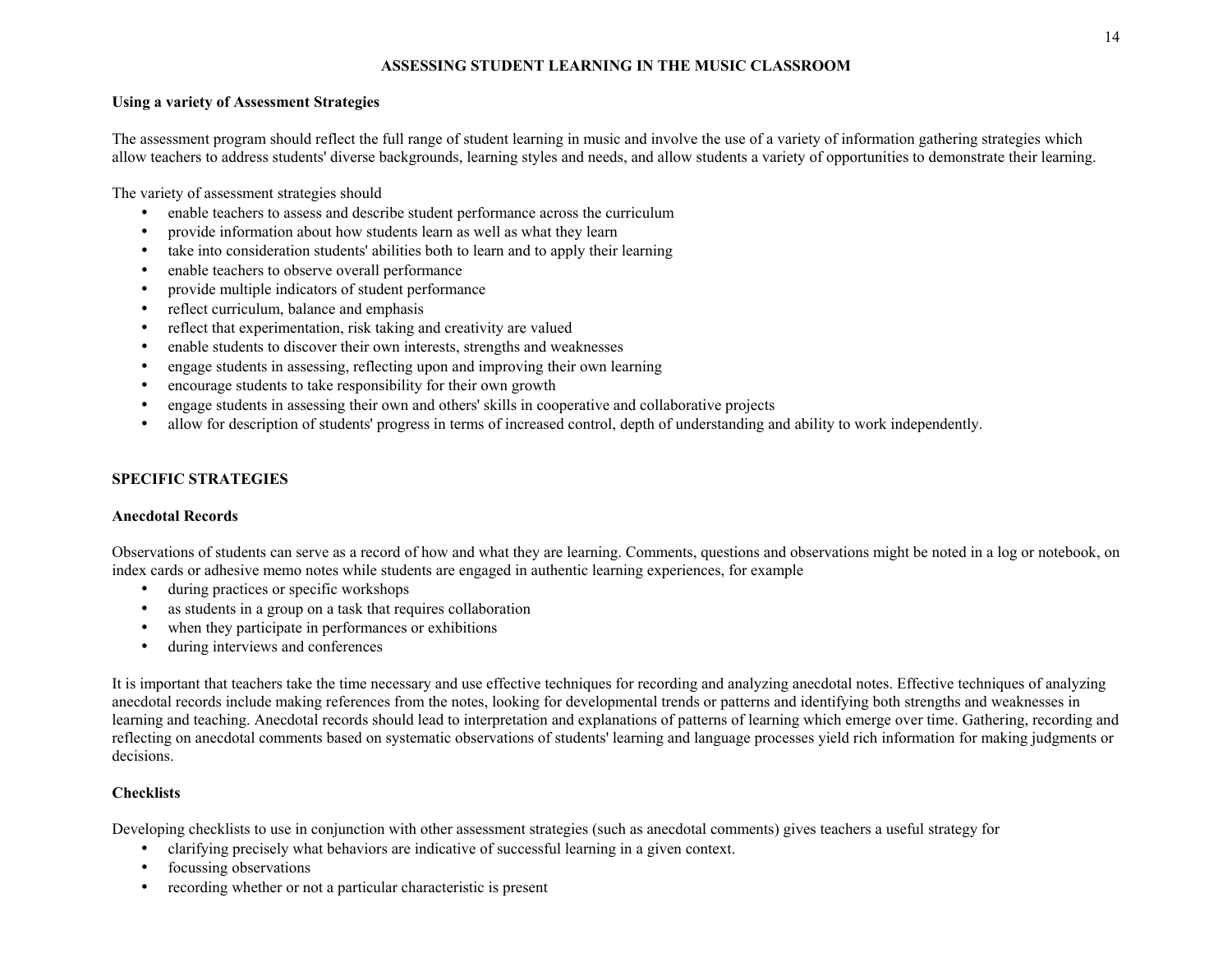- providing consistency from one observation to the next
- documenting changes over times

Checklists are particularly helpful when they are designed to meet the needs of specific students. Students' participation in developing checklists helps them to learn what is valued in a particular learning context and to take ownership of their own learning. Such checklists can be developed to provide; for example,

- a list of expectations for artistic development
- an overview of music-related interests
- an overview of the processes and strategies students use at various stages in developing a finished product
- a list of specific revising strategies and skills
- information on levels of attachment
- a summary of portfolio information
- a summary of demonstrated skills
- self and peer assessment tools

Checklists are also helpful for program evaluation and planning. By providing visual records of students' learning experiences and achievements, checklists can help teachers to identify

- strengths and deficiencies in the instructional program
- areas to stress in coming weeks
- topics for discussion with other teachers or further professional exploration

#### **Conferences and Interviews**

Conferences and interviews with students are valuable sources of information on students' artistic processes, attitudes and work habits. Conferences and interviews also provide students with immediate and personal feedback and give teachers an opportunity to recommend new directions, shifts of emphasis and particular activities and materials and also to give reasons for those recommendations.

Conferences are an effective strategy for assessing, describing and commenting on;

- artistic processes and strategies
- journals and logs
- traits and trends in the student's products
- the role the student takes in group
- progress to date
- current work
- the student's goals for future work
- work and study habits
- the student's willingness to take risks

Teachers may find it helpful to use checklists, questions, guides and/or logs to focus and guide conferences, interviews and record keeping.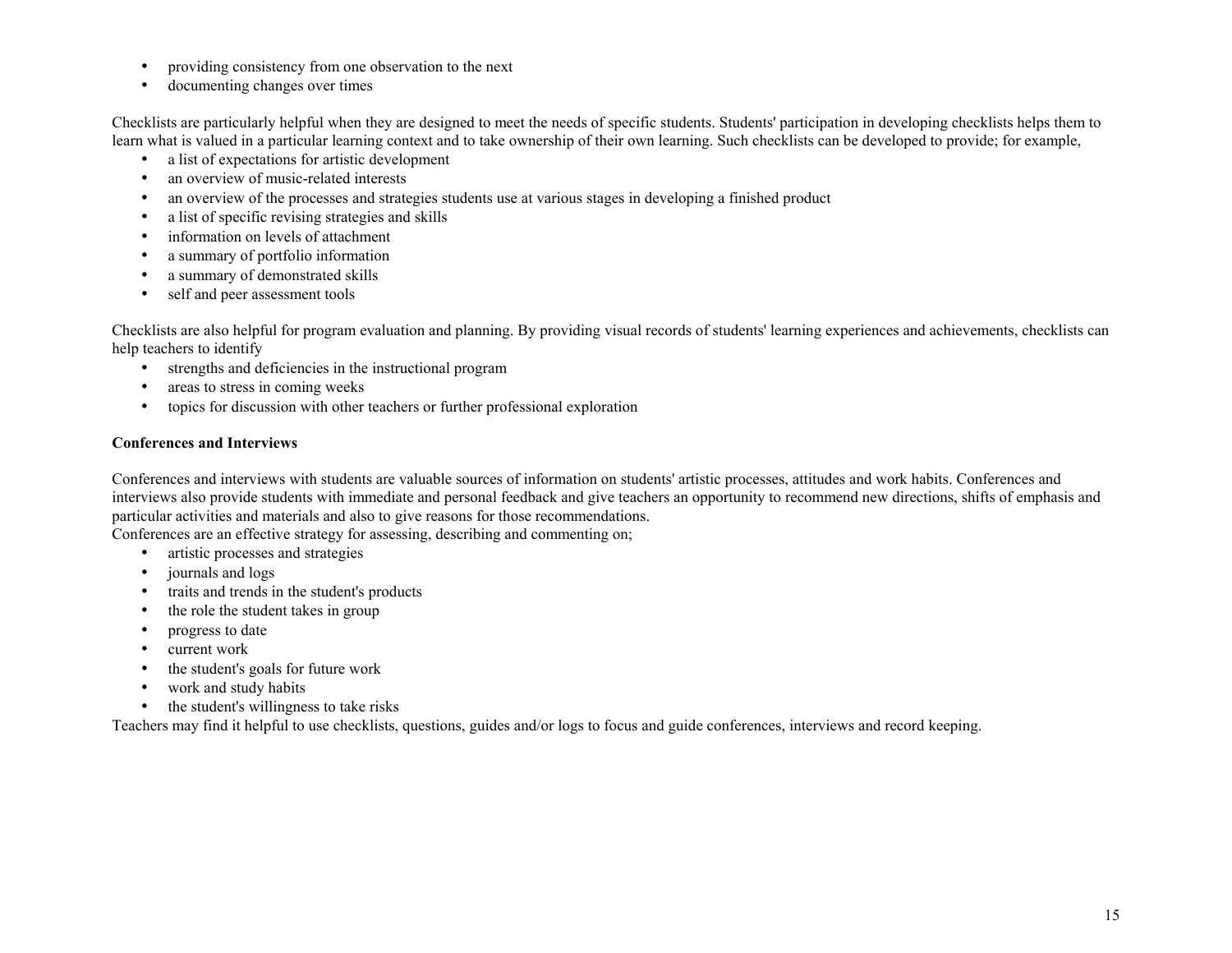#### **Observation**

Observing students as music learners and users in the classroom and other learning environments provides multiple opportunities for informal assessment. Planning should allow for record keeping on observations of each student in various learning situations throughout the year. Observation is a powerful source of information.

- it is grounded in authentic, contextualized experiences
- it captures descriptive, longitudinal data to use for comparison over time
- it can assess developmental characteristics

Systematic, ongoing observation provides information about students'

- thinking processes
- oral work
- work habits
- persistance
- participation
- feeling about themselves as learners and users
- attitudes toward music
- specific areas of strength and weakness
- preferred learning style
- social development (e.g., ability to work collaboratively and cooperatively)
- development and understanding of musical processes
- development of a value system

A variety of records keeping systems may be used for organizing observations, including anecdotal records and checklists. Careful record keeping is important both for responding to the needs and development of individual students and for communicating with parents. Teachers may find it helpful to supplement observations with audio and videotapes and to use those tapes for sharing information about a student's learning with parents.

#### **Performance Assessment**

Performance assessment allows teachers to directly observe students' application of what they know and are able to do. Performance assessment in music focuses on the process as well as the product. It involves,

- presenting students with a task or challenge
- observing what students do and say, watching for selected particular characteristics, making anecdotal records
- interviewing students during or after the task
- developing and applying criteria to assess student performance (using scoring tools such as rubrics, rating scales, task-specific guides)
- examining what they produce and applying criteria to assess what they actually know and can do
- identifying future instructional and learning needs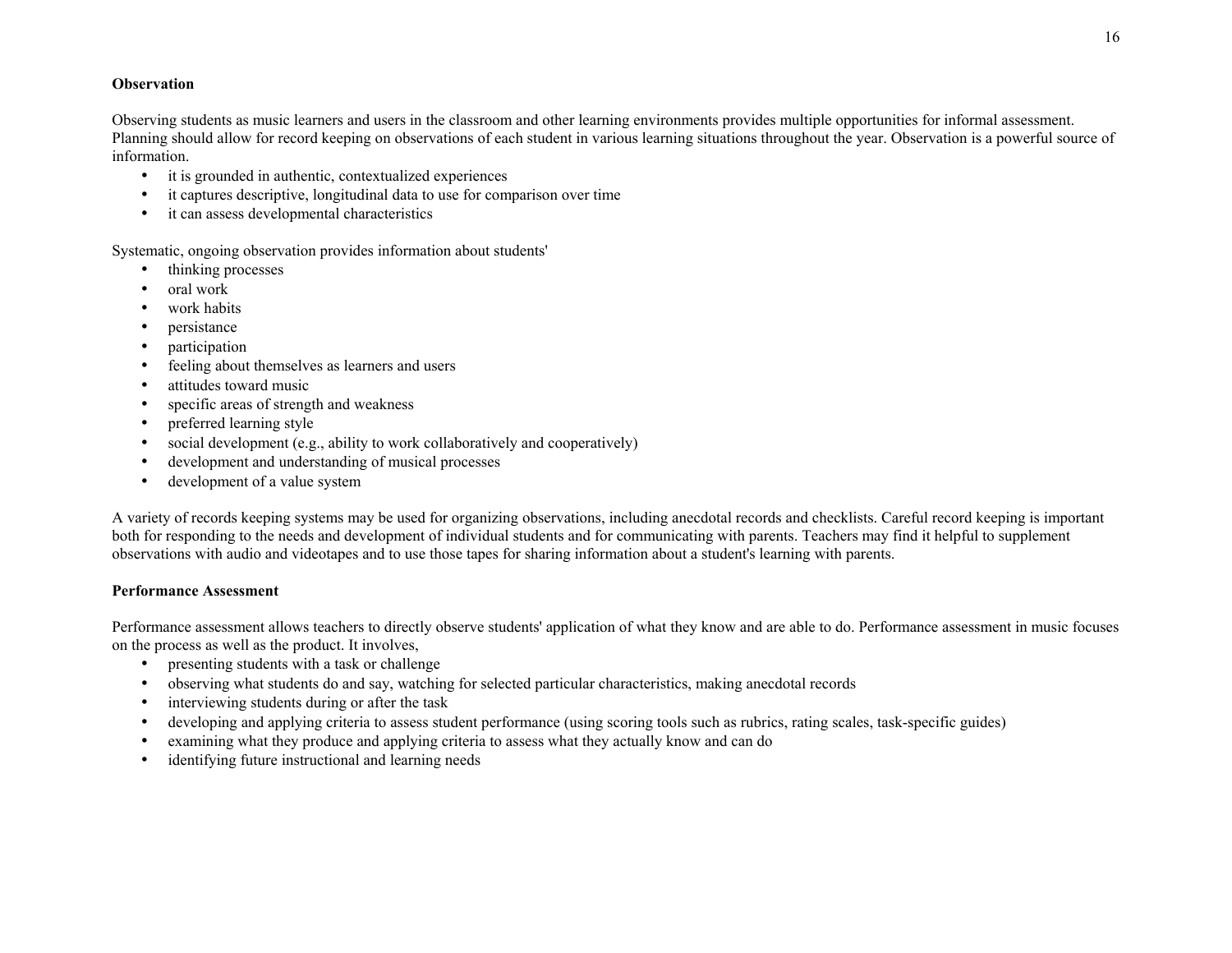Observations of a student's classroom performance and completion of tasks, together with student-teacher reflection on the learning involved, can provide specific information for assessment of programs which can be used by teachers to design instruction and by students to improve, reinforce and extend their learning.

Performance assessment gives information about a student's ability to

- use concepts, skills and processes
- raise questions
- reason logically
- think flexibly and creatively, changing strategies when a particular approach does not work
- actively accomplish complex and significant tasks
- use prior knowledge, recent learning and relevant skills, strategies and processes
- work with partners or in small or large groups
- persist, concentrate and work independently

#### **Questioning**

Effective questioning allows teachers to identify what the student knows and what the student needs to learn.

Effective high-level, open-ended questions challenge students to use cognitively complex skills – to think.

Open-ended questions require students to respond to questions for which a variety of successful responses are possible. The answers to open-ended questions give information about a student's ability to

- organize and interpret information
- make generalizations
- clarify and express their own thinking
- understand concepts
- demonstrate originality and creativity

#### **Questionnaires, Inventories and Surveys**

Well-designed questionnaires, inventories and surveys reveal students' feelings and attitudes toward different aspects of music. Information gathered through well-designed surveys can, for example, help teachers to

- tap students' habits, interests and attitudes
- build on students' strengths and expand their interests
- elicit students' perceptions about their learning

#### **Rating Scale and Analytic Scale**

Rating scales indicate a measure of accomplishment and enable teachers and students to assess a wide range of learning experiences by noting the frequency or quality of a particular behavior. Once the criteria for evaluation have been determined, qualitative judgments can be made about identified aspects of the learning. Rating scales can be developed, for example, to assess

- specific products such as a musical composition, a role playing activity or an art project
- specific learning outcomes
- participation in and contribution to small group learning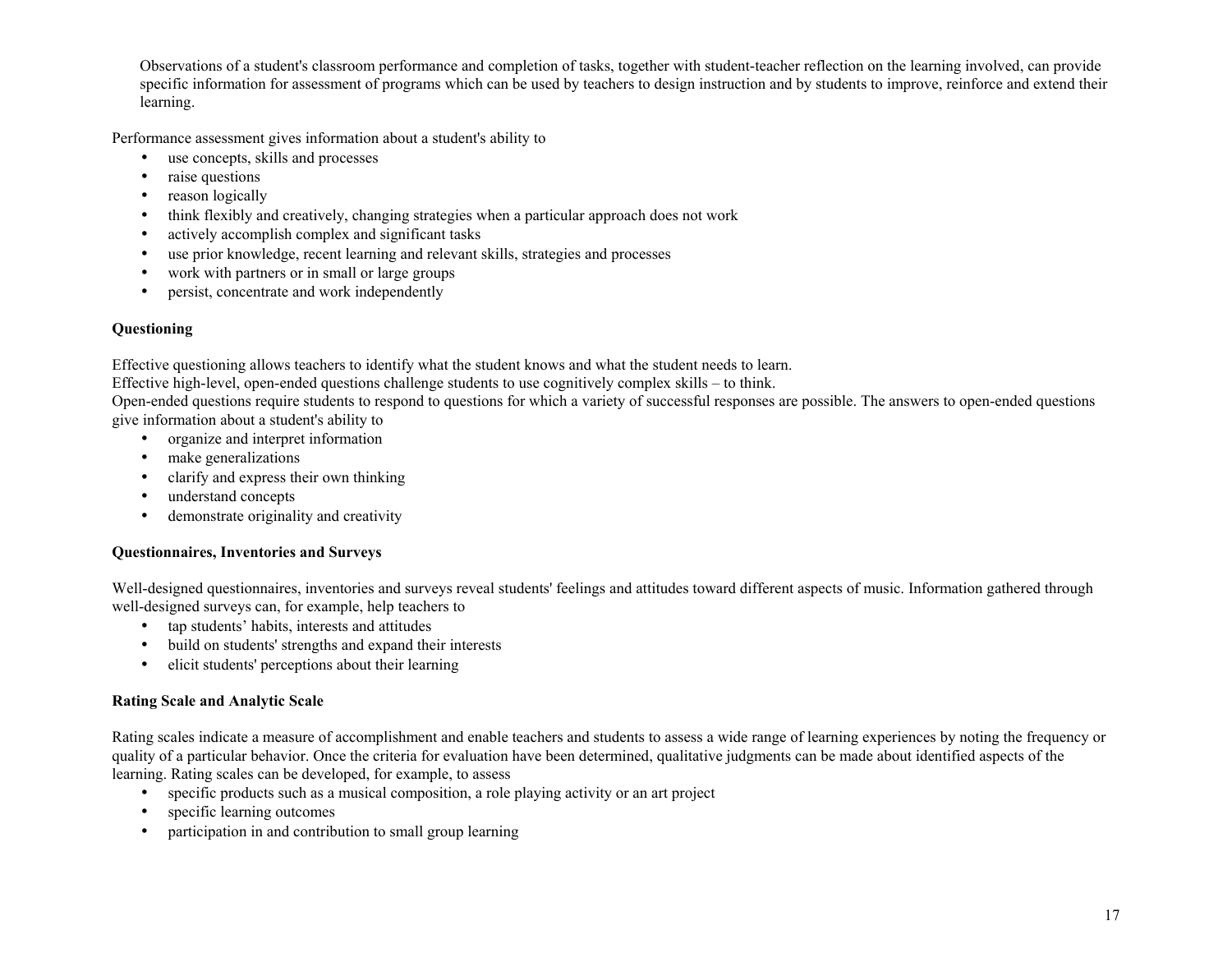- use of appropriate language and terminology
- problem solving skills and strategies

It is helpful for students to contribute to the development of rating scales, particularly when the scales are used for self-assessment or peer feedback. Analytic scales can be used to assess a variety of learning outcomes and products. Analytic scales may be used by teachers to establish and communicate the criteria used for assigning interim or final grades.

Developing analytic scales involves

- determining the criteria by which the learning will be assessed
- weighting each criteria to reflect its importance (in terms of what is valued or what has been emphasized in the learning or performance task)
- identifying or describing various levels of achievement or performance for each criteria

It is important that students understand what criteria and weighting will be used to evaluate their work and it is desirable that they collaborate with the teacher in the process of setting and weighting these criteria.

#### **Self Assessment**

In the process of learning, students need various forms of feedback about their work from their teacher and their peers. However, students learn best when they have frequent opportunities to assess their own learning and performance. Student self-assessment promotes the development of

- metacognitive ability (the ability to reflect critically on one's own reasoning)
- ownership of learning
- independence of thought

Enhancing students' abilities to assess their own progress is an important goal of assessment in music. Students need frequent opportunities to reflect on what they know and can do and what they need to learn next. When students are engaged in applying criteria for self-assessment (and for peer-assessment) they begin to internalize elements of quality and performance standards that can lead to significant improvement in the quality of their work and learning. Self-assessment strategies include the use of

- questionnaires, e.g., following a collaborative activity or project to determine how well the group functioned as a team and how well the individual student participated and contributed to the effectiveness of the process/ product
- learning logs/journals
- periodic reflections and group discussions to identify ways in which students have demonstrated progress toward achievement of learning outcomes
- peer feedback, giving constructive comments on one another's work helps students develop standards for their own performance
- student-teacher interviews and conferences
- collaborative planning and goal setting involving students in identifying their own strengths and weaknesses, forming options for the future learning experiences and making decisions about what they will do to meet their learning goals

Teachers can use student self-assessments to determine

- whether there is change and growth in the students' attitudes, understanding and achievement
- whether students' beliefs about their performance correspond to actual performance
- whether the students and the teacher have similar views of expectations and criteria for assessment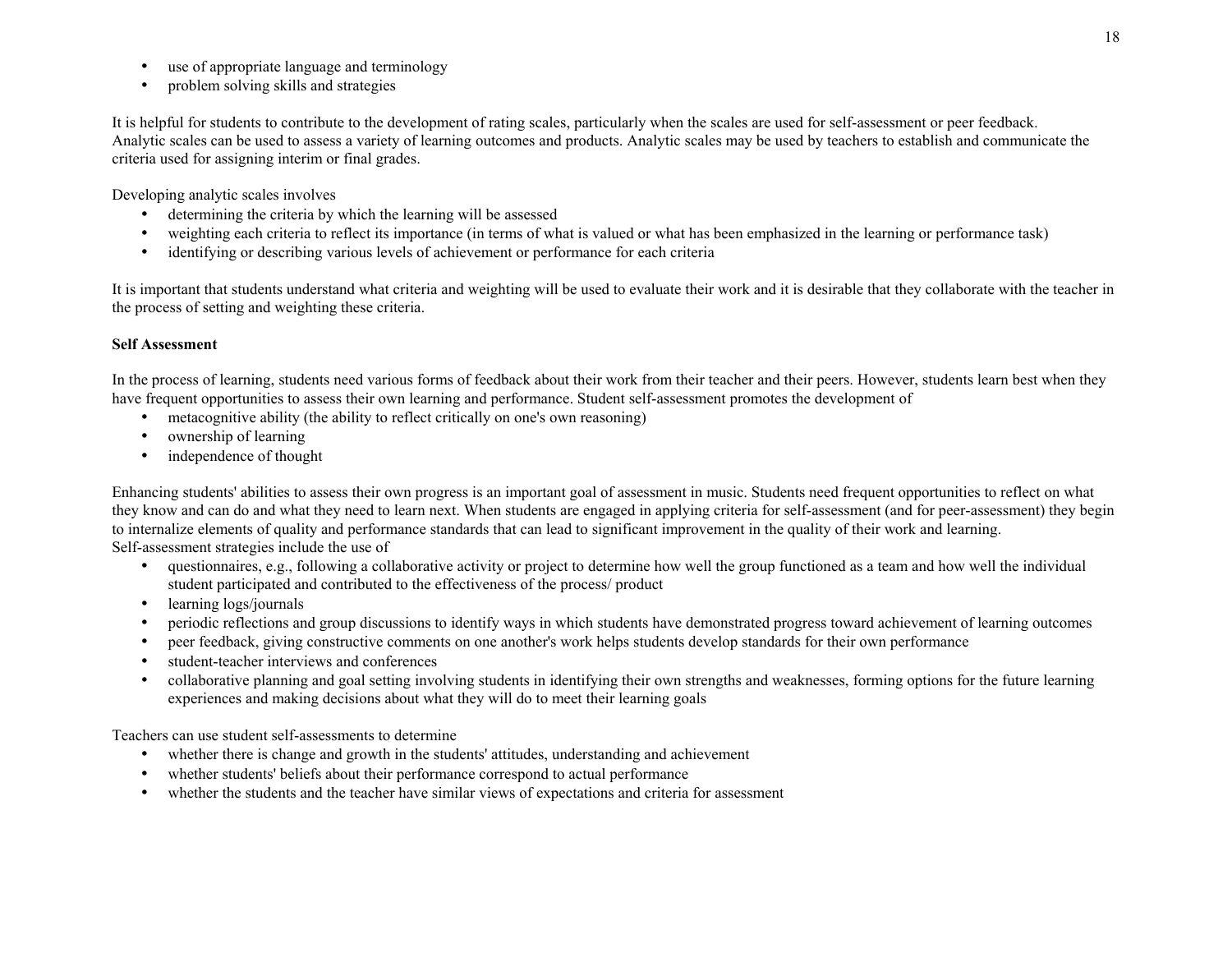#### **Student Folders and Portfolios**

Collections and selections of student work represent rich sources of authentic information on

- what strategies the student uses
- the level of skill development
- the best work the student can produce
- the student's growth as a learner

The student folder is a collection of student work, which might include; in music, compositions, arrangements, recordings, record of performances and music work related to other subjects.

The portfolio is a selection of student work. Schools and teachers may do many different things with portfolios, depending on their purpose and the coordination of portfolios with other activities for learning, assessment and evaluation. Portfolios may, for example, be very selective and contain only one kind of work or only certain samples of work. Portfolios may contain items the student and perhaps also the teacher consider representative of the best the student can produce. The process of selection of a student's best efforts can in itself be a very valuable experience. This process should involve students in reflecting on their progress and achievement in reference to specific learning goals.

In responding to and assessing student artistic products, teachers should consider appropriate comments and assessment criteria in terms of the nature and requirements of the task, its purpose and its intended audience.

Aspects to assess/ respond to might include

- clarity (of meaning)
- content (ideas, artistic evaluation)
- organization
- use of appropriate form and style (to use a particular audience or a specific purpose)
- choice of medium (media)
- use of musical structures for clear communication
- presentation
- range of topics selected
- technical and expressive qualities

#### **Tests**

Testing is only one means of collecting assessment data: a test measures achievement at a specific point in time. Tests play a minor role in the total assessment program and should be used in appropriate balance with other assessment practices to ensure that students have frequent and varied opportunities to demonstrate their level of performance in relation to curriculum outcomes.

Tests should be designed to encourage thinking and problem solving rather than memorization and recall of factual information. Test items signal what the teacher considers to be important in the course content. Questions on tests should be framed so that they are relevant, clear and specific. As with other assessment procedures, teachers should refer to curriculum outcomes in developing text terms. For example, selected response formats (multiple choice, true/false, matching) have limitation in measuring learning outcomes in music. Instead of assessing the application of skill, strategies and processes in meaningful situations, selected response items tend to assess knowledge of factual information and the application of basic skills in isolated, decontextualized ways.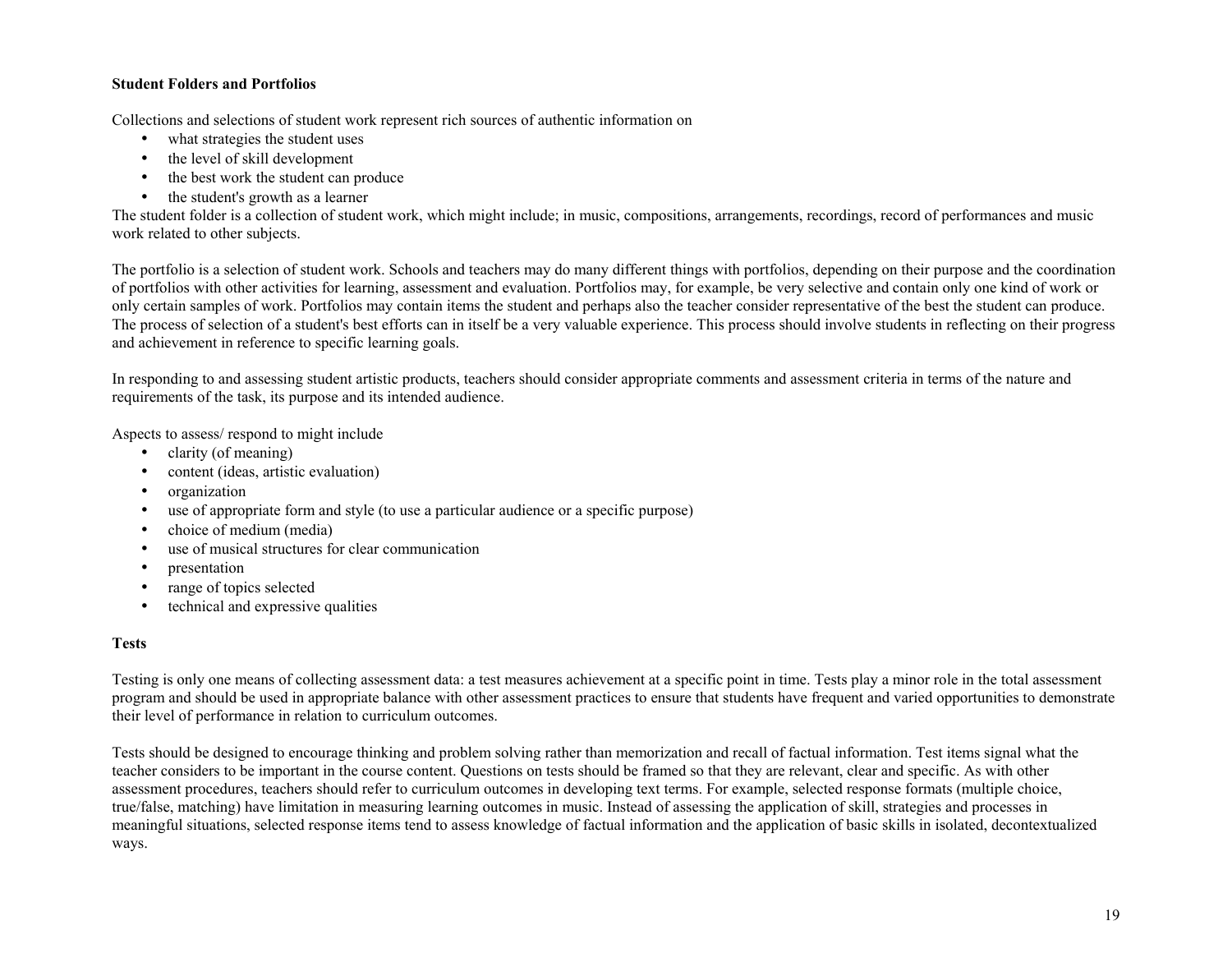#### **PROGRAM AND SYSTEM EVALUATION**

The results of student achievement can be used to varying degrees for program and system evaluation. External assessment results, however, are more comparable across various groups and are therefore more commonly the basis for these types of evaluations.

In essence, the main difference between student evaluation and program and system evaluation is in how the results are used. In program evaluation, marks or scores for individual students are not the primary focus of the assessment: it is the effectiveness of the program that is evaluated and the results are used to show the extent to which the many outcomes of the program are achieved.

When results are used for system evaluation, the focus is on how the various levels and groups within the system, such as classrooms, schools, district and so on, are achieving the intended outcomes. In many ways student and program evaluation are very much the same in that both emphasize obtaining student information concerning their conceptual understanding, their ability to use knowledge and reason to solve problems and their ability to communicate effectively.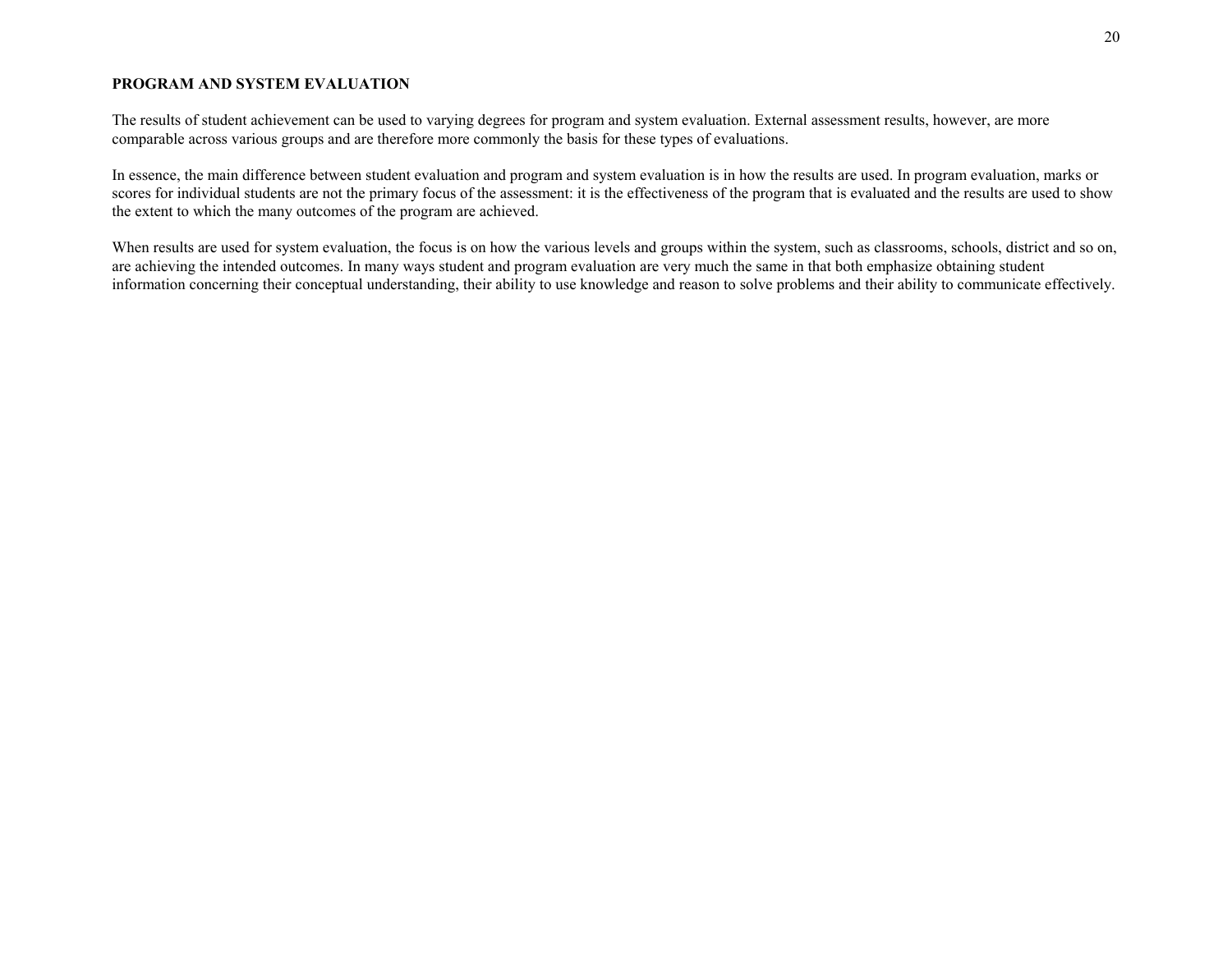#### **FACILITIES, EQUIPMENT AND RESOURCES**

#### **Curriculum Music Programs (grades 9/10 and 11/12 Electives)**

#### **Facilities**

The music education program should take place in an environment that supports music learning and has the equipment, instruments and budget to meet the needs of the students it serves.

The music area should provide sufficient room for instrumental, vocal, keyboard and other musical resources. One of the rooms should be able to accommodate the school's largest ensemble. All the rooms must be well illuminated, properly vented and acoustically treated.

In many instances instruction in high school music credit courses will take place in the school's music room – a room which has been designed with large performing groups in mind. Music for grades 9/10 and grades 11/12 (as distinct from extra-curricular ensembles) may be accommodated in a facility with the following characteristics

- larger than regular classroom size (to accommodate music stands, sound system including C.D. player, piano, regular desks for written works, computer area)
- proper acoustical treatment including sound isolation from other classrooms
- lockable storage space for instruments, texts, records, tapes and repertoire library
- openable windows and adequate climate control and ventilation
- 2 or 3 separate sound-treated rooms for solo, small ensemble practice
- a deep stainless steel sink with hot and cold water for cleaning instruments
- music lined and regular chalk boards
- a music library area
- an office with telephone, computer and internet access
- wide door to allow for large instruments

Since large performing groups are typically part of the overall school music program, a performance area should be close at hand.

Advice on specifications for a music facility can be found in the Planning Guide for School Building and Facilities. If students are required to play an instrument as part of the curriculum, the instrument must be supplied by the school or school district. If students choose to join an extra-curricular instrumental performance group, suggestions for the supply of instruments are

- user fees on school or district owned instruments
- student purchase (a serious consideration if the student intends to take credit music for 3 years)

Students are responsible for the care and maintenance of the instruments, regardless of owner. Students and/or the school should consider insurance.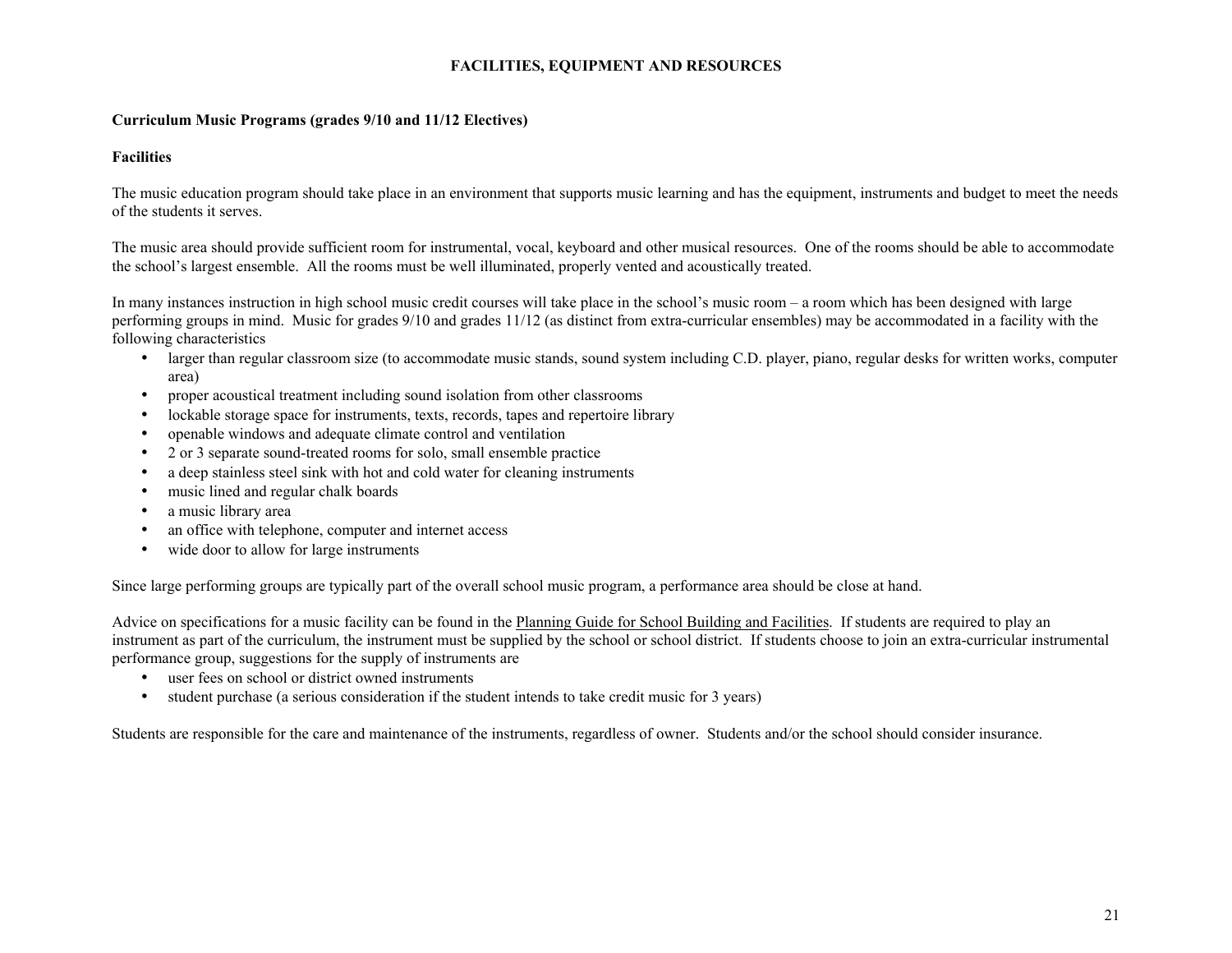#### **Resources and Equipment**

Music programs should provide a library of music for various performing groups. The library should include music repertoire from a wide range of styles, for solo performances, small and large ensembles. The library should also include self-instructional materials, and supplementary print material. New titles for each type of performing group should be added each year.

- The music technology will include a cluster of computers, printer, CD burner, MIDI products and appropriate music software.
- Method books, texts books and a variety of resource materials must be available in sufficient quantities for all students.
- Where a piano keyboard program exists, each child will have access to an instrument in good playing condition. These instruments may be supplied by the school district, the school, rented or leased.

#### **Computer Software Programs (2001)**

 $E = Easy$   $I = Intermediate$   $A = Advanced$ 

| Level        | Program                    | <b>Platform</b> | <b>Publisher</b>              |
|--------------|----------------------------|-----------------|-------------------------------|
| E-I          | Music Ace 1 & 2            | Win/Mac         | Harmonic Vision               |
| $E-I$        | Pianoworks                 | Mac only        | Musicware                     |
| $I-A$        | Band-in-a-box              | Win/Mac         | PG Music                      |
| I            | Echos                      | Win/Mac         | Electronic Courseware Systems |
| $E-I$        | <b>Essentials of Music</b> | Win/Mac         | Alfred                        |
| $E-I$        | Keyboard Tutor             | Win/Mac         | Electronic Courseware Systems |
| $E-A$        | Music Lessons              | Win/Mac         | Mibac                         |
| $I-A$        | <b>Practical Music</b>     | Mac only        | <b>Arts Nova</b>              |
| $\mathsf{A}$ | <b>Functional Harmony</b>  | Win/Mac         | Electronic Courseware Systems |
| $E-I$        | Keyboard Kapers            | Win/Mac         | Electronic Courseware Systems |
| I            | Keyboard Chords            | Win/Mac         | Electronic Courseware Systems |
| $I-A$        | Keyboard Arpeggios         | Win/Mac         | Electronic Courseware Systems |
| E-I          | <b>Keyboard Blues</b>      | Win/Mac         | Electronic Courseware Systems |
| $I-A$        | Time Sketch Piano          | Win/Mac         | Electronic Courseware Systems |
| A            | Music composer quiz        | Win/Mac         | Electronic Courseware Systems |
| $\mathsf{A}$ | Music composer             | Win/Mac         | Electronic Courseware Systems |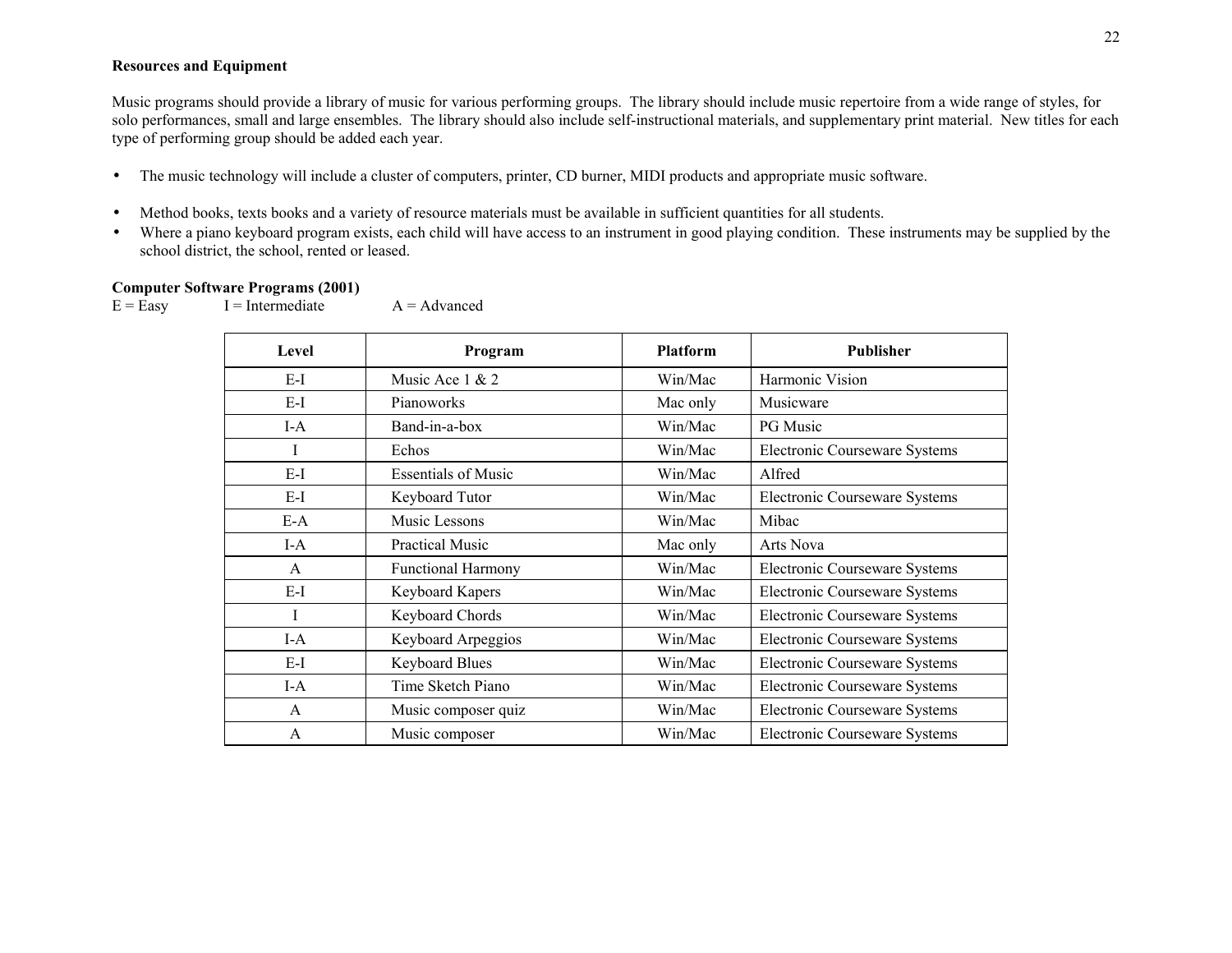#### **GUIDELINES FOR THE SELECTION AND USE OF MUSIC**

The study and performance of repertoire is an important component of the high school music program; therefore, students should be exposed to as wide a range of styles, forms, musical expression and performing media as possible. The following criteria will assist in the selection of appropriate repertoire Medium:

- an appropriate balance between a variety of media, singing, and different instruments
- an appropriate level of performing difficulty
- instrumentation/voicing appropriate to class composition

#### Style:

- a variety of different eras
- representative of different styles
- representative of different forms
- a variety of emotions and expression
- canadian music
- multi-cultural music

#### Music components:

- repertoire with interesting melodies, harmonies, rhythm, dynamics and textures
- opportunities for solos and small ensembles
- repertoire from which theory and ear training skills and concepts can be extrapolated
- music that is related to and reinforces listening, composing and historical components
- repertoire that offers opportunities to practice choral and/or instrumental sight reading